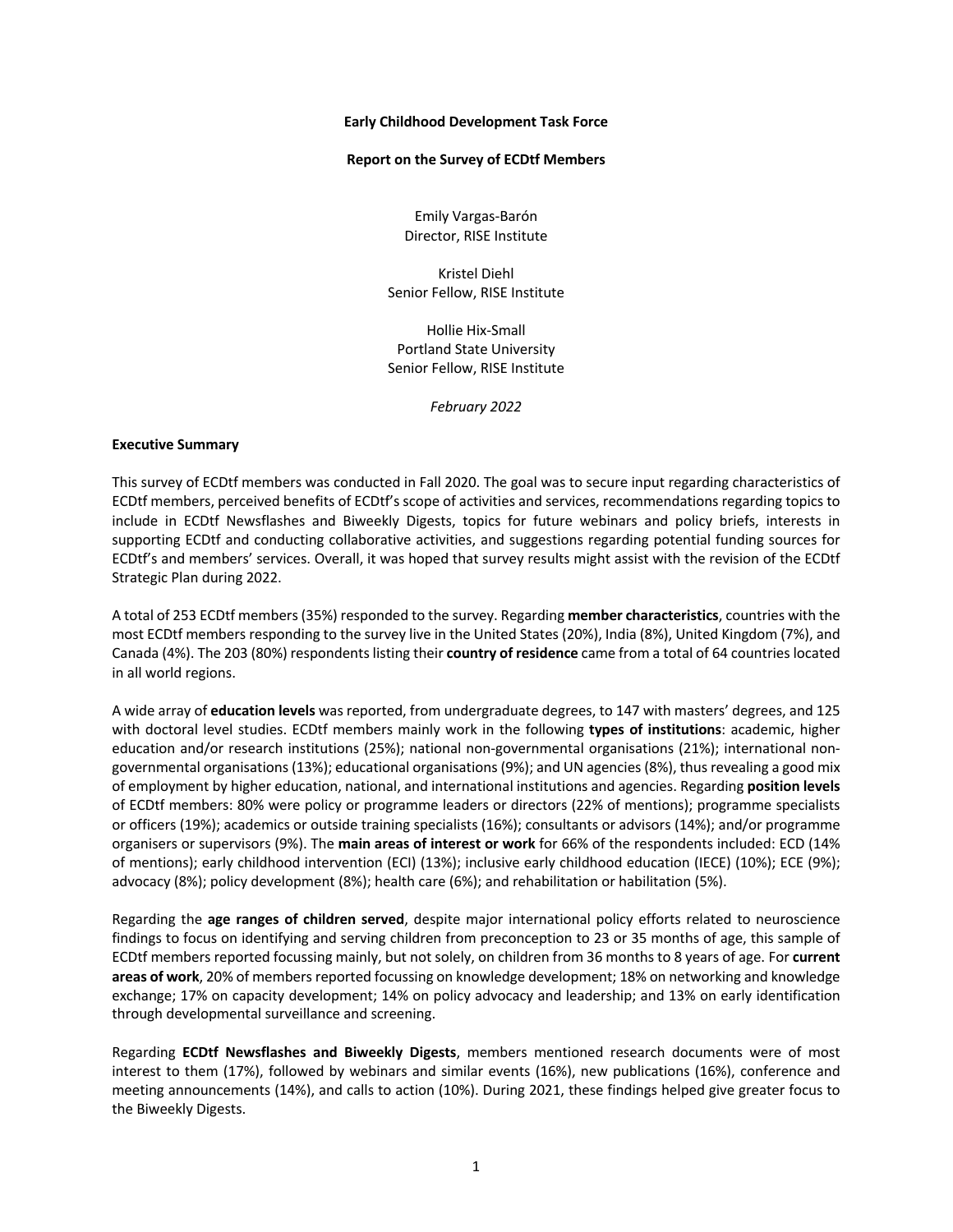**Main recommended webinar topics** were early childhood intervention systems and services (17%); inclusive early education (14%); family-centred approaches (9%); guidance for children's disabilities (7%); research and evaluation (6%); ECD policy planning (4%); and ECD in emergencies, COVID, and trauma impacts (4%). With respect to **policy brief topics**, the top five mentioned included: COVID-19 pandemic Issues related to ECE, ECD, and ECI (50 mentions); inclusive education and inclusive ECD (49); ECI services (41); policy and impacts on programme development (26); and family-centred approaches, participation, and support (26).

The **types of contributions ECDtf members would like to make to ECDtf activities** included advocacy development (16% of mentions); national or local ECDtf leadership (16%); cultural adaptation and language translation (14%); planning future webinars (11%); mentoring other members (10%); and preparing policy briefs (7%). Regarding **how ECDtf has helped and supported its members**, Newflashes and Biweekly Digests received 33% of the mentions; ECDtf website (23%); opportunities to exchange ideas with members in many countries (18%), webinars on managing COVID-19 impacts (13%); and help with joint research and publications (11%). Regarding **forming small collaborative groups**, the following were mentioned: ECIsystems and services(21%); inclusive ECE (14%); ECD and disability (10%); policy, governance, and finance issues (7%); professional development (7%); and research and evaluation (7%). Finally, ECDtf members listed many **potential sources of funding** for ECDtf and for members participating in ECDtf. In summary, survey results will be very useful for ECDtf's short-term and future planning.

# **1. Introduction and Survey Objectives**

This report presents findings from a survey of members of the global Early Childhood Development Task Force (ECDtf) that was conducted in 2020. UNICEF's Global Partnership on Children with Disabilities (GPcwd), established by UNICEF in 2012, sought to mobilize the implementation of the UN Convention on the Rights of Persons with Disabilities (UN CRPD) and to enhance the voices and inclusion of children and youth with disabilities and their families in society, nutrition access, education, and health services, and sports among other domains. The Partnership established several task forces; however, initially none of them explicitly or adequately addressed young children and their families.

A survey conducted by the UNICEF Office of Disability's GPcwd in 2013 identified strong interest and a compelling rationale for establishing an ECD Task Force. In 2013, this Partnership asked a network of advocates and specialists convened by the Partnership for Early Childhood Development and Disability Rights (PECDDR) to launch and coordinate the new ECD Task Force (ECDtf) that was led until 2019 by Don Wertlieb, the President of PECDDR. In 2014, upon the request of PECDDR, RISE Institute asked the Open Society Foundations(OSF) to include a sub-section in their annual contract to RISE to benefit ECDtf activities that were led by Don Wertlieb. These small allocations continued until annual OSF contract support to RISE Institute ended upon OSF's closing of their Early Childhood Programme in 2020. Final OSF funding for ECDtf was provided in the form of a grant to RISE Institute acting as a fiscal agent for ECDtf activities. Concurrently, an ECDtf Core Group was developed and led by two co-conveners Wiedaad Slemming and Emily Vargas-Barón, with Kristel Diehl, Megan Song McHenry, and Hollie Hix-Small, plus two advisors, Don Wertlieb and Evelyn Cherow. This final OSF grant for ECDtf will end in December 2022.

ECDtf membership was progressively expanded from 2013 forward by means of holding symposia and meetings at international and regional conferences on topics related to children with developmental difficulties<sup>1</sup> as well as by recruiting participants during the 2019 Global Survey of Inclusive ECD and ECI programmes (https://www.ecdan.org/assets/global-survey-of-iecd-and-eci-programs---2019.pdf). Due to the COVID-19 pandemic, in person symposia and conferences had to be suspended; however, ECDtf continues active engagement through providing frequent NewsFlashes and Biweekly Digests on research, policy and programme development, and conducting webinars, virtual advocacy, opportunities for training, and information about new scientific initiatives. Consequently, ECDtf has grown substantially over the years, becoming a global network with participation

<sup>&</sup>lt;sup>1</sup> "Developmental difficulties" is a term often used by UNICEF and some other agencies to include children with at-risk situations, developmental delays, disabilities, behavioural conditions, or mental health needs.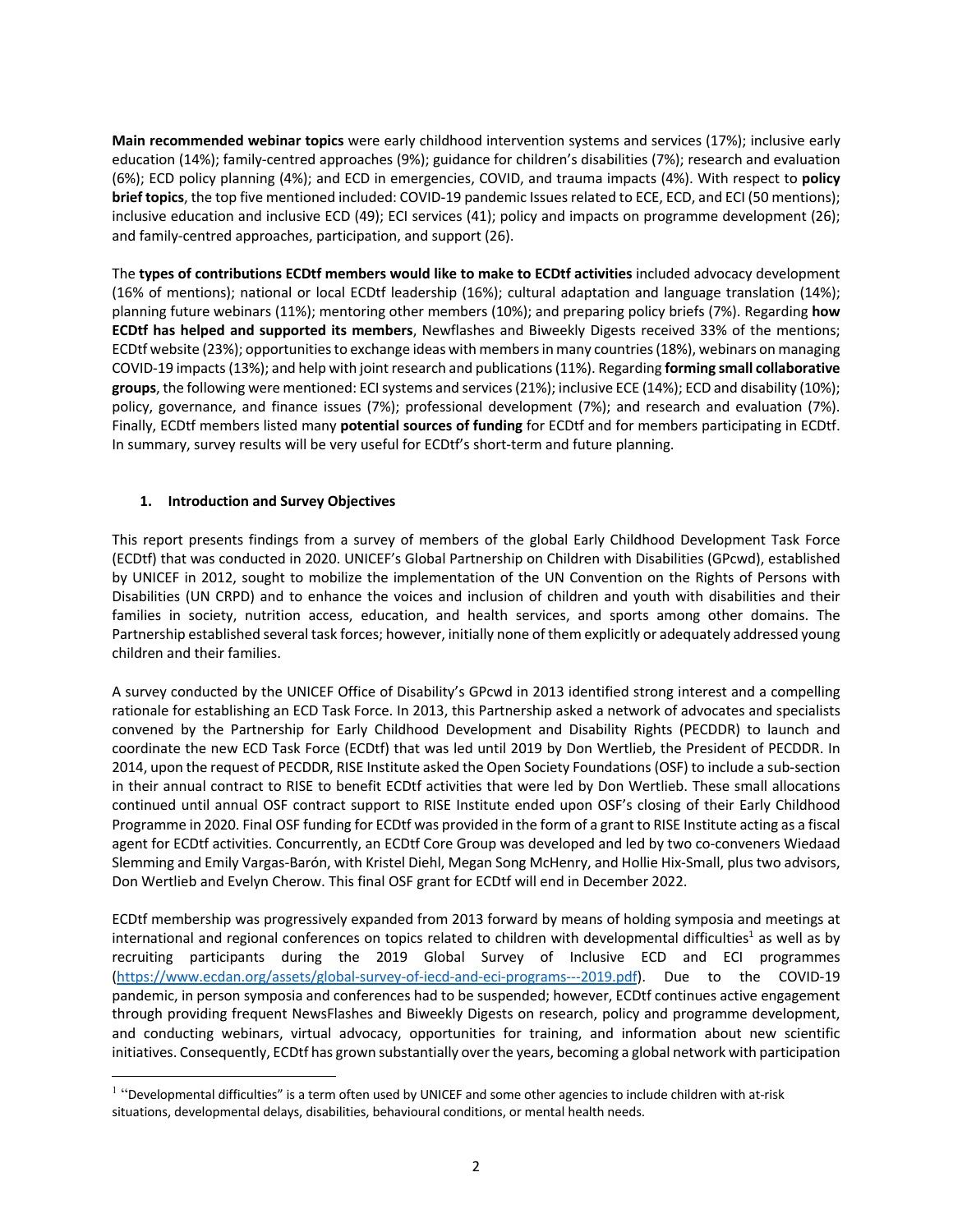from international agencies, organisations, and programmes currently represented by 817 self-selected individual professionals and advocates, including some parents and caregivers. Although some of our members hold dual roles because they have disabilities or they parent a child with disabilities, ECDtf has not attracted the numbers of family representatives and advocates we would like to engage.

ECDtf members address many topics of importance to the development of effective national policies and programmes that serve children who are at risk of or have developmental delays or difficulties and their families and caregivers. In 2020, UNICEF decided to discontinue the Global Partnership on Children with Disabilities, and all but one associated task forces related to it closed. ECDtf was the sole exception. We decided to continue our services to meet the demand for knowledge dissemination and to encourage a rich exchange of ideas and activities.

This survey of ECDtf members was conducted in Fall 2020, at the height of the COVID-19 pandemic. Early in 2020 and during the intervening period, ECDtf has played an increasingly important and unique role in supporting countries, programmes and professionals that have been under significant stress to fulfil their respective missions. Through an active exchange of materials, publications, other resources, policy updates, events, and announcements, the ECDtf NewsFlashes and Bi-Weekly Digests have energised members to work together, share, adapt, translate, discuss, and distribute a wide variety of materials and services for families whose children have developmental challenges in countries of all world regions. ECDtf's multiple activities and its members have helped many members and their colleagues access emerging policy, programme models, and research documents as well as translate, adapt or develop innovative methods and procedures for meeting the needs of families and children during this and other types of concurrent crises, including famines, earthquakes, migrations, armed conflict, and community unrest.

The objectives of this ECDtf survey were to:

- learn more about ECDtf members' professional affiliations, areas of professional interest, and programme practices and activities;
- secure information about types of support and opportunities for learning and sharing members of the listserv would like to receive from ECDtf;
- identify types of engagement and activities that members would like to contribute to ECDtf; and
- develop an online database that would lead to creating a membership directory to facilitate the identification of colleagues with similar interests around the globe and/or close to home regions.

# **2. Methodology**

The 24-item survey was developed by Core Group members and advisors under the leadership of Hollie Hix-Small who used the Qualtrics platform to mount and distribute the survey. The first 14 items recorded member demographics, affiliation, educational background, and interests. The remaining 10 questions included five openended questions and requested member input on perceived member benefits; webinar and policy brief topics; collaborative group and member contribution interests; and potential funding sources. Hollie Hix-Small prepared and analysed the quantitative data. Kristel Diehl and Emily Vargas-Barón aggregated lengthy quantitative responses, analysed qualitative data, and prepared this report.

The following sections present salient survey findings. Although the ECDtf listserv had approximately 850 subscribers at the time of the survey, 120 of them bounced back due to organisational Internet restrictions or outdated addresses. A total of 253 (35%) of the active members responded. The listserv includes members from all world regions, and in turn, they represent a wide variety of disciplines and fields of practice. Because of the low-average response rate, survey results are not fully representative of all ECDtf members. As will be seen below, the responses of members from Latin America, Sub-Saharan Africa, Eastern Europe, Middle East, East and Southeast Asia, and Oceania were lower than anticipated.

## **3. Country of Residence**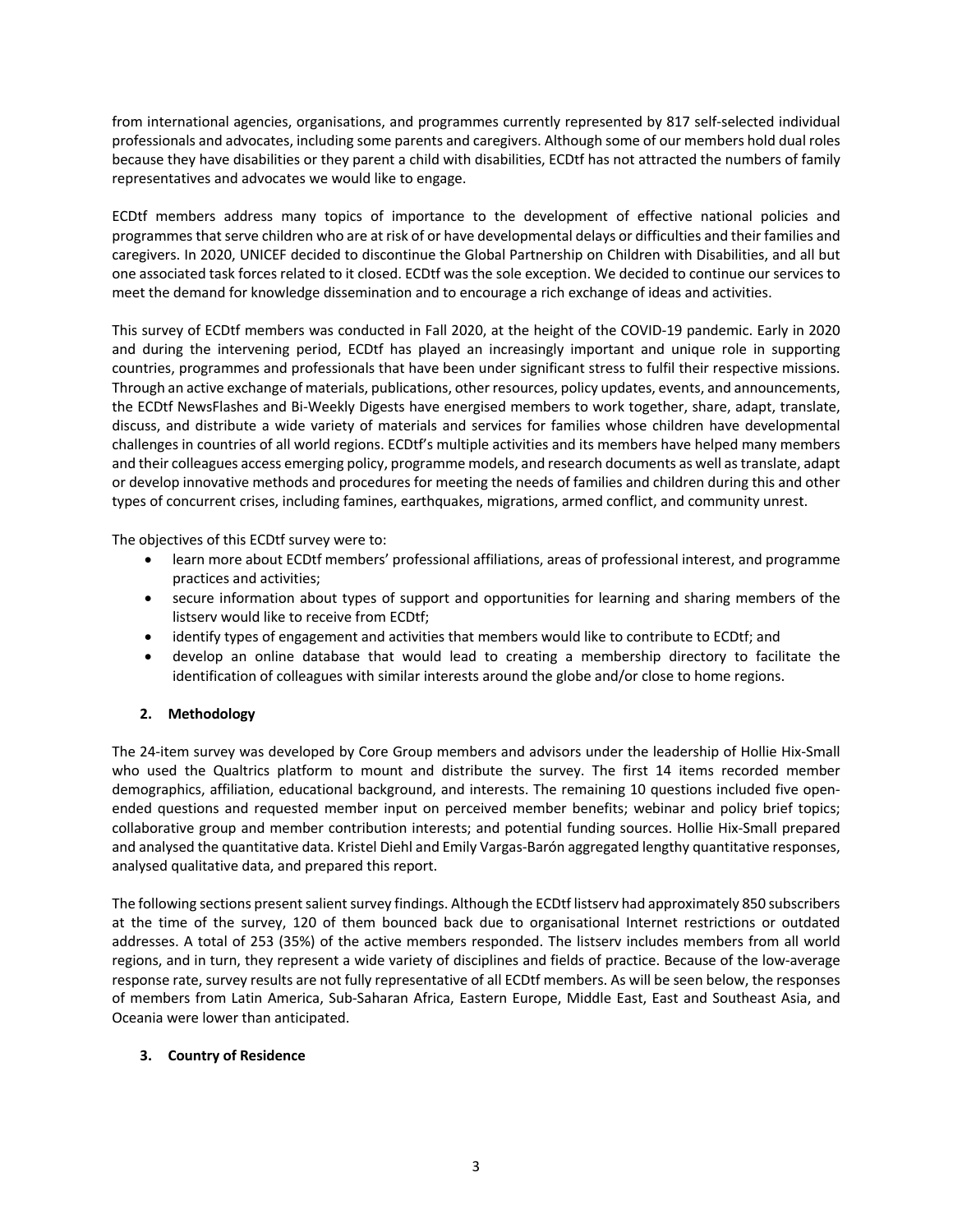Of the 253 survey participants, 203 (80%) answered the question regarding country of residence. The country with the most ECDtf members was the United States with 51 (20%) survey participants, followed by India with 21 (8%), United Kingdom with 17 (7%), Canada with 10 (4%), Nigeria with 6 (2%), Turkey with 5 (2%), and Argentina, Croatia, Georgia and South Africa with 4 (2%). Bangladesh, Ethiopia, Guatemala, Ireland, and Portugal with 3, while Australia, Brazil, Eswatini, France, Indonesia, Israel, Jamaica, Kenya, Mexico, Netherlands, Russian Federation, Singapore and Tanzania had 2 ECDtf members each. Table 1 presents the complete list of respondents.

| Table 1: Countries of Residence of Survey Participants |                  |                |
|--------------------------------------------------------|------------------|----------------|
| Country                                                | <b>Frequency</b> | %              |
| <b>United States</b>                                   | 51               | 20             |
| India                                                  | 21               | 8              |
| United Kingdom                                         | 17               | 7              |
| Canada                                                 | 10               | 4              |
| Nigeria                                                | 6                | $\overline{2}$ |
| Turkey                                                 | 5                | $\overline{2}$ |
| Argentina                                              | 4                | 2              |
| Croatia                                                | 4                | 2              |
| Georgia                                                | 4                | 2              |
| South Africa                                           | 4                | 2              |
| Bangladesh                                             | 3                | 1              |
| Ethiopia                                               | 3                | 1              |
| Guatemala                                              | 3                | 1              |
| Ireland                                                | 3                | 1              |
| Portugal                                               | 3                | 1              |
| Australia                                              | 2                | 1              |
| <b>Brazil</b>                                          | 2                | 1              |
| Eswatini                                               | 2                | 1              |
| France                                                 | $\overline{2}$   | 1              |
| Indonesia                                              | $\overline{2}$   | 1              |
| Israel                                                 | 2                | 1              |
| Jamaica                                                | $\overline{2}$   | 1              |
| Kenya                                                  | $\overline{2}$   | 1              |
| Mexico                                                 | $\overline{2}$   | 1              |
| Netherlands                                            | $\overline{2}$   | 1              |
| <b>Russian Federation</b>                              | $\overline{2}$   | 1              |
| Singapore                                              | $\overline{2}$   | 1              |
| Tanzania                                               | 2                | 1              |
| Albania                                                | $\mathbf{1}$     | 0.4            |
| Azerbaijan                                             | $\mathbf{1}$     | 0.4            |
| Belgium                                                | $\mathbf{1}$     | 0.4            |
| <b>Bhutan</b>                                          | $\mathbf{1}$     | 0.4            |
| <b>Bolivia</b>                                         | 1                | 0.4            |
| Botswana                                               | 1                | 0.4            |
| <b>Bulgaria</b>                                        | $\mathbf 1$      | 0.4            |
| China                                                  | $\mathbf{1}$     | 0.4            |
| Colombia                                               | $\mathbf{1}$     | 0.4            |
| Congo, Dem. Rep.                                       | $\mathbf{1}$     | 0.4            |
| Gambia, The                                            | $\mathbf{1}$     | 0.4            |
| Ghana                                                  | $\mathbf{1}$     | 0.4            |
| Greece                                                 | $\mathbf{1}$     | 0.4            |
| Haiti                                                  | $\mathbf 1$      | 0.4            |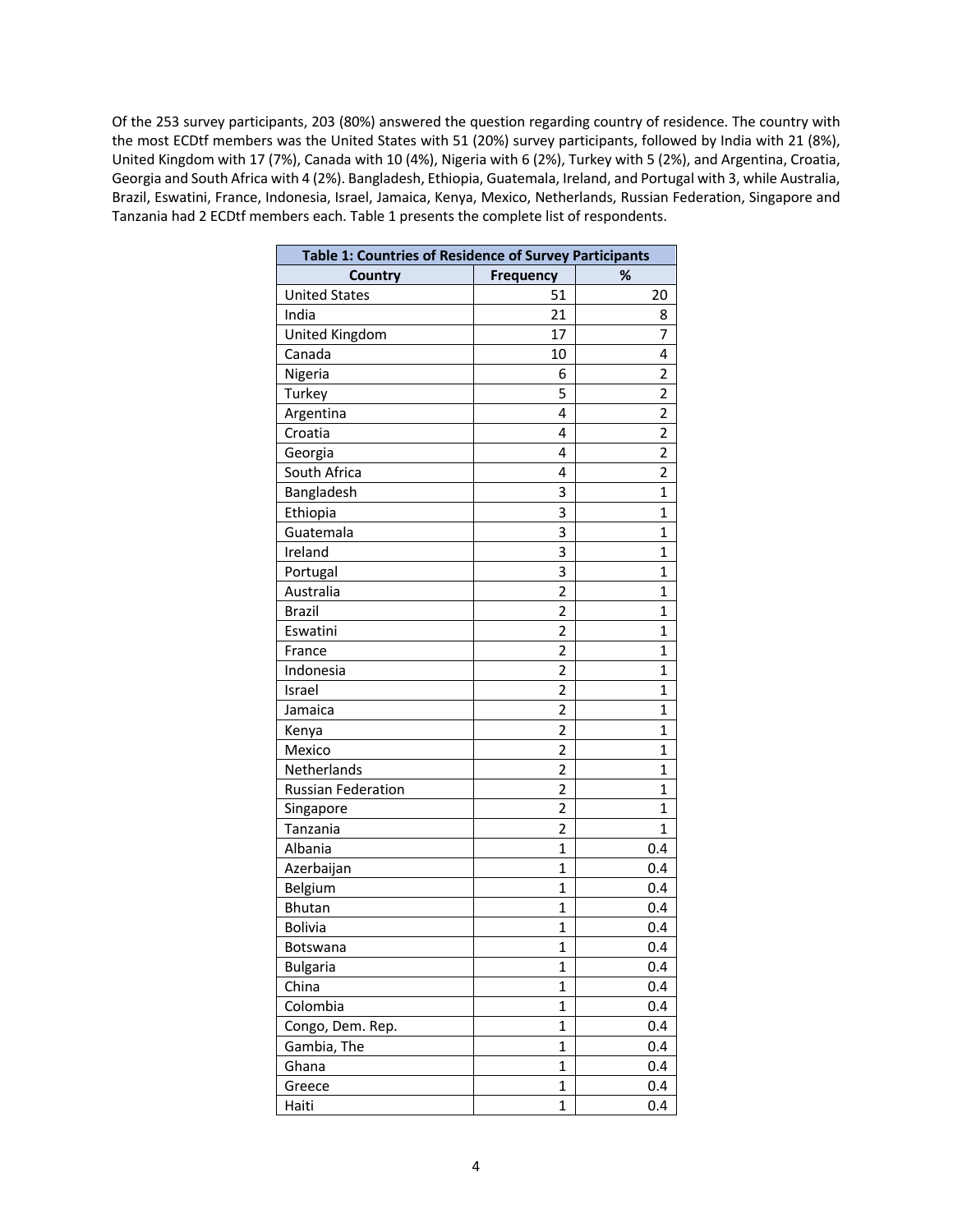| Malaysia              | $\mathbf{1}$ | 0.4  |
|-----------------------|--------------|------|
| Malta                 | 1            | 0.4  |
| Moldova               | 1            | 0.4  |
| Mongolia              | 1            | 0.4  |
| Myanmar               | $\mathbf{1}$ | 0.4  |
| Nepal                 | 1            | 0.4  |
| Oman                  | $\mathbf{1}$ | 0.4  |
| Pakistan              | 1            | 0.4  |
| Panama                | $\mathbf{1}$ | 0.4  |
| Peru                  | 1            | 0.4  |
| Philippines           | 1            | 0.4  |
| Serbia                | 1            | 0.4  |
| Sri Lanka             | 1            | 0.4  |
| Switzerland           | 1            | 0.4  |
| Thailand              | 1            | 0.4  |
| Trinidad and Tobago   | 1            | 0.4  |
| Uganda                | 1            | 0.4  |
| Ukraine               | $\mathbf{1}$ | 0.4  |
| Vanuatu               | 1            | 0.4  |
| Virgin Islands (U.S.) | 1            | 0.4  |
| Zambia                | 1            | 0.4  |
| Zimbabwe              | 1            | 0.4  |
| Answered              | 203          | 80.2 |
| Missing               | 50           | 19.8 |
| Total                 | 253          | 100  |

# **4. Members' Education**

Regarding the level of education of ECDtf members, the survey presented a comprehensive list of training levels and degrees, and participants were asked to select all that applied to them; many mentioned more than one level or type of education.

| <b>Table 2: Education Levels of ECDtf Members</b> |                              |                    |
|---------------------------------------------------|------------------------------|--------------------|
| Degree Level                                      | <b>Number of</b><br>mentions | $%$ of<br>mentions |
| Master of Science                                 | 64                           | 16                 |
| Doctor of Philosophy (all types)                  | 61                           | 15                 |
| Bachelor of Arts' Degree                          | 50                           | 13                 |
| Master of Arts Degree                             | 48                           | 12                 |
| <b>Medical Doctorate</b>                          | 43                           | 11                 |
| <b>Bachelor of Science</b>                        | 30                           | 8                  |
| Post graduate diploma                             | 19                           | 5                  |
| Doctor of Education                               | 17                           | 4                  |
| <b>Master of Education</b>                        | 15                           | 4                  |
| Master of Public Health                           | 11                           | 3                  |
| Occupational Therapist                            | 11                           | 3                  |
| Master of Special Education                       | 9                            | 2                  |
| <b>Physical Therapist</b>                         | 6                            | $\mathfrak{p}$     |
| Other                                             | 5                            | 1                  |
| Doctor of Special Education                       | 3                            |                    |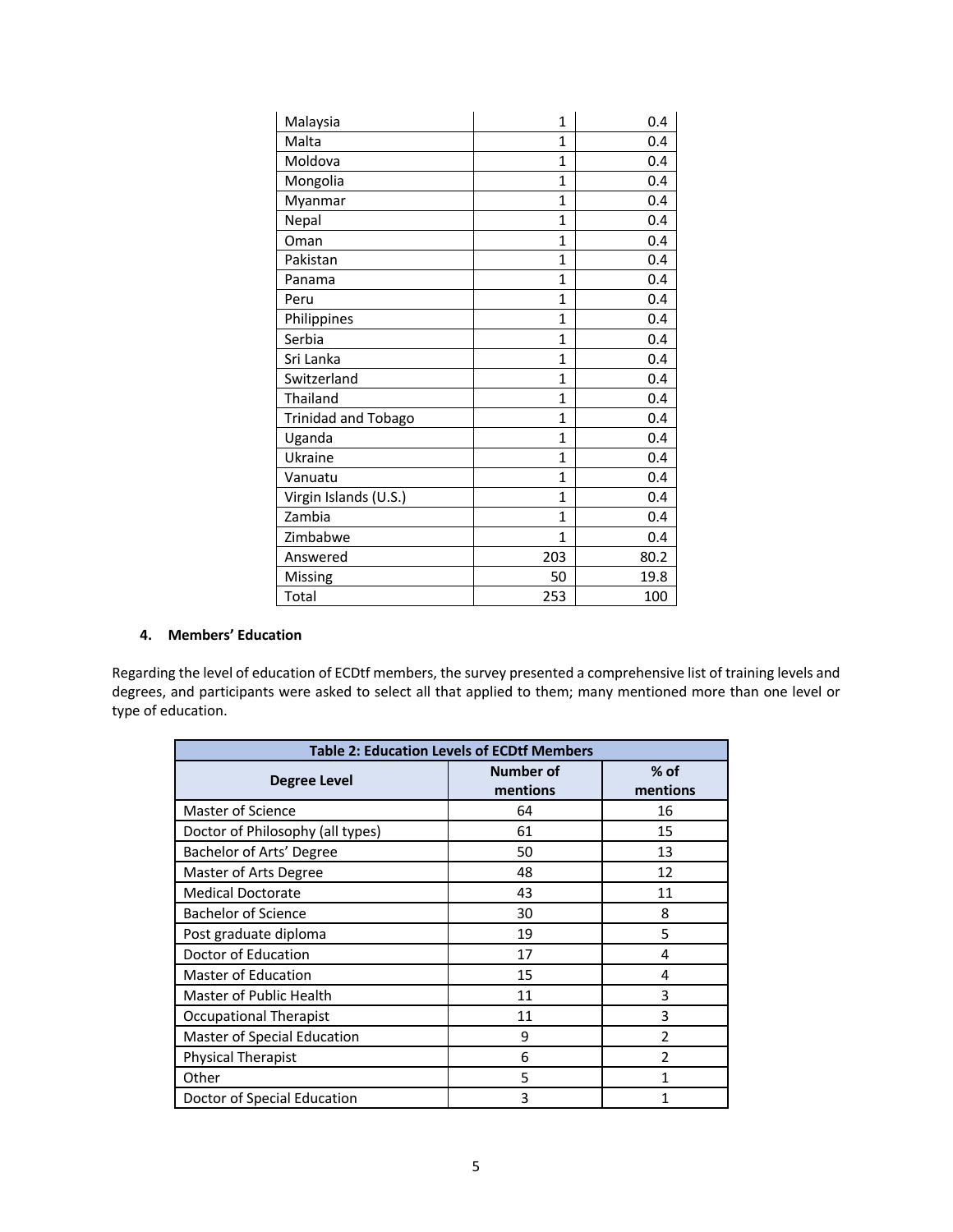| Specialist in School Psychology |     |     |
|---------------------------------|-----|-----|
| Registered Nurse                |     |     |
| Total number and % of mentions  | 395 | 100 |

# **5. Types of Organisations Represented**

ECDtf members work in a broad array of organisations. Table 2 presents the main types of organisations that were reported.

| <b>Table 3: Organisations Represented</b>          |                  |          |  |
|----------------------------------------------------|------------------|----------|--|
| <b>Main Types of Organisations</b>                 | <b>Number of</b> | $%$ of   |  |
|                                                    | mentions         | mentions |  |
| Academic, higher education or research institution | 63               | 25       |  |
| National non-governmental organisation             | 53               | 21       |  |
| International non-governmental organisation        | 33               | 13       |  |
| <b>Educational organisation</b>                    | 22               | 9        |  |
| <b>UN Agency</b>                                   | 21               | 8        |  |
| Health organisation or hospital                    | 20               | 8        |  |
| National government                                | 12               |          |  |
| Civil society organisation                         | 11               |          |  |
| Community-based organisation                       | 10               | 4        |  |
| Organisation of Persons with disabilities          | 10               |          |  |
| Total number and % of mentions                     | 255              | 100      |  |

A complete list of organisations is presented in Annex 1.

## **6. Titles, Positions or Roles**

ECDtf members were asked to provide their titles, positions or roles. Table 4 presents the findings:

| <b>Table 4: Member Titles, Positions or Roles</b> |          |                |  |
|---------------------------------------------------|----------|----------------|--|
| Number of<br><b>Titles, Positions or Roles</b>    |          | $%$ of         |  |
|                                                   | mentions | mentions       |  |
| Programme or Policy Leaders/Directors             | 57       | 22             |  |
| Programme Specialists/Officers                    | 49       | 19             |  |
| Academics/Trainers                                | 42       | 16             |  |
| Consultant/Advisors                               | 37       | 14             |  |
| Organisers/Supervisors                            | 24       | 9              |  |
| Researchers/Monitoring and Evaluation Specialists | 15       | 6              |  |
| <b>Medical Personnel</b>                          | 11       | 4              |  |
| Institute Senior Fellows/Fellows                  |          | 3              |  |
| Teachers/Principals                               | 6        | 2              |  |
| <b>Board Chairs or Members</b>                    | 5        | 2              |  |
| Volunteers                                        | 5        | $\overline{2}$ |  |
| Ambassador                                        | 1        | ŋ              |  |
| Total number and % of mentions                    | 259      | 100            |  |

A more detailed list is presented in Annex 2.

# **7. Areas of Interest or Work**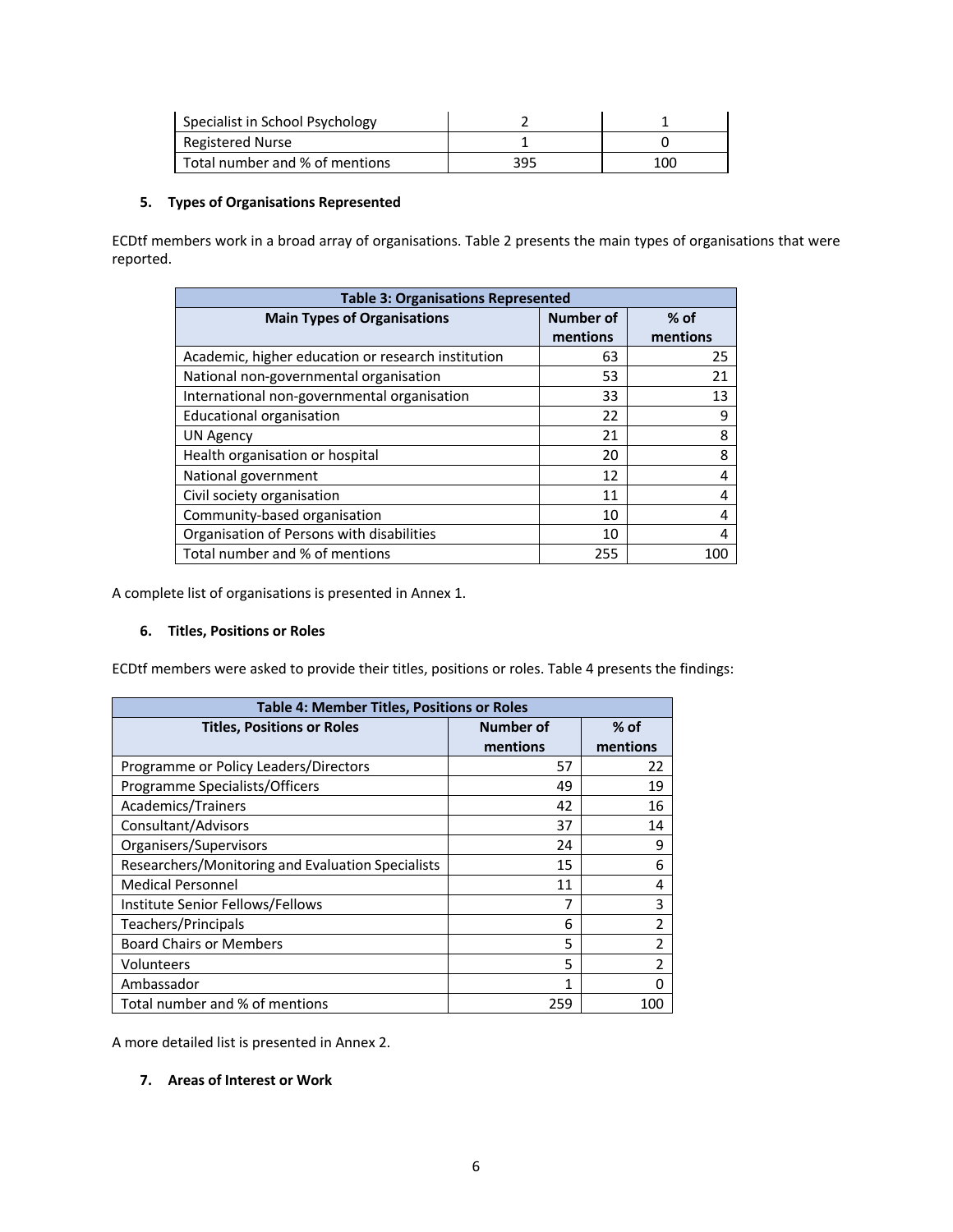| Table 5: Which of the following most relate to your interest areas or work? |           |                |  |
|-----------------------------------------------------------------------------|-----------|----------------|--|
| <b>Areas of Interest or Work</b>                                            | Number of | $%$ of         |  |
|                                                                             | mentions  | mentions       |  |
| Early Childhood Development                                                 | 135       | 14             |  |
| Early Childhood Intervention                                                | 128       | 13             |  |
| Inclusive Early Childhood Development                                       | 118       | 12             |  |
| Inclusive Early Childhood Education                                         | 97        | 10             |  |
| Early Childhood Education                                                   | 86        | 9              |  |
| Advocacy                                                                    | 80        | 8              |  |
| <b>Policy Development</b>                                                   | 79        | 8              |  |
| <b>Health Care</b>                                                          | 62        | 6              |  |
| Rehabilitation or Habilitation                                              | 50        | 5              |  |
| Inclusive Primary Education                                                 | 41        | 4              |  |
| Social Protection or Welfare                                                | 38        | 4              |  |
| Special School Services                                                     | 24        | $\overline{2}$ |  |
| <b>Primary Education</b>                                                    | 23        | $\overline{2}$ |  |
| <b>Prenatal Care</b>                                                        | 23        | $\mathfrak z$  |  |
| Total number and % of mentions                                              | 984       | 100            |  |

ECDtf members were asked to select up to 5 areas of interest or work.

In Annex 3, additional details from another question regarding areas of interest are provided. This Annex reveals the vast array of ECD interests, service delivery, and related activities of ECDtf members.

# 8. **Child Age Groups Addressed by Members**

Despite major international efforts conducted to address the needs of parents, caregivers and children from preconception to 23 or 35 months of age, the sample of members presented in the figure below reported that they focus mainly, but not solely, on children from 36 months to 8 years of age.



*Figure: Percentage of child age groups addressed by members*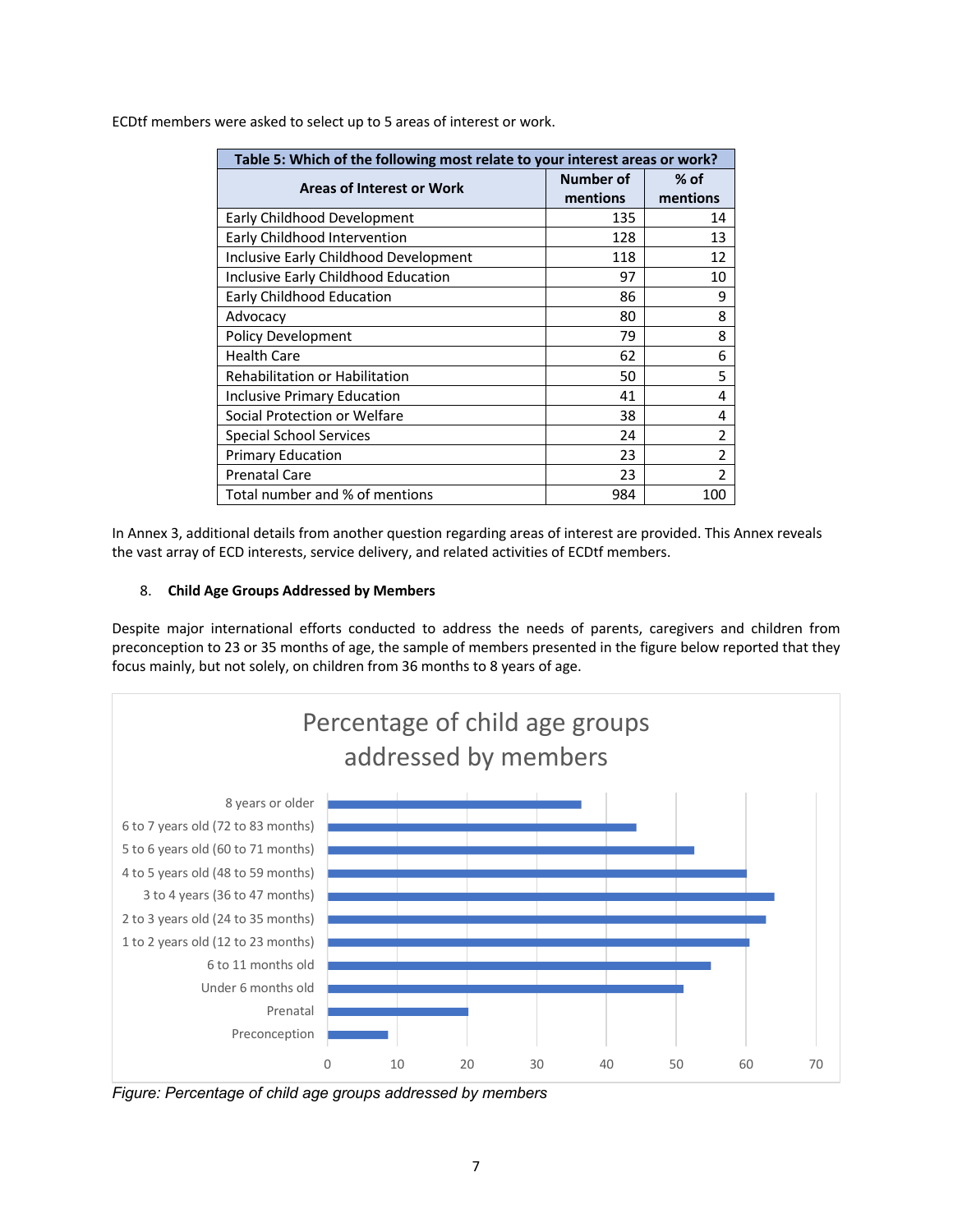### **9. Areas of Work**

As shown in Table 6, of 253 respondents, 154 (61%) are active in knowledge development, including documents, tools, processes and research. In addition, 138 (55%) are active in networking, knowledge transfer and information exchange. A significant number 133 (53%) are active in capacity building through pre- and in-service training and technical assistance and 105 (42%) in policy advocacy and leadership.

| <b>Table 6: Areas of Current Work</b>                                           |                  |                       |  |
|---------------------------------------------------------------------------------|------------------|-----------------------|--|
| In which of the following areas are you currently active?                       | <b>Frequency</b> | $%$ of<br>respondents |  |
| Knowledge development: documents, tools, processes, and research                | 154              | 20                    |  |
| Networking, knowledge transfer and information exchange                         | 138              | 18                    |  |
| Capacity building through pre- and in-service training and technical assistance | 133              | 17                    |  |
| Policy advocacy and leadership                                                  | 105              | 14                    |  |
| Early identification though developmental surveillance and screening            | 96               | 13                    |  |
| Improvement and expansion of inclusive services                                 | 69               | 9                     |  |
| Asserting the rights of young children and families                             | 67               | 9                     |  |
| Total number and % of mentions                                                  | 762              | 100                   |  |

## **10. Topics and Types of Information of Interest to ECDtf Newsflash and Biweekly News Digest Readers**

As presented in Table 7, the topics and information most appreciated by readers of ECDtf Newsflashes and Biweekly News Digests are research, webinars/other events, new publications, conference or meeting announcements, and calls to action.

| Table 7: Topics and Types of Information of Greatest Interest                                                                                                  |                       |                    |  |
|----------------------------------------------------------------------------------------------------------------------------------------------------------------|-----------------------|--------------------|--|
| What topics or types of information in ECDtf<br>Newsflashes and Biweekly News Digests are of<br>most interest to you?                                          | Number of<br>mentions | $%$ of<br>mentions |  |
| Research                                                                                                                                                       | 147                   | 17                 |  |
| Webinars or other similar events                                                                                                                               | 136                   | 16                 |  |
| New publications                                                                                                                                               | 136                   | 16                 |  |
| Conference or meeting announcements                                                                                                                            | 121                   | 14                 |  |
| Calls to action                                                                                                                                                | 84                    | 10                 |  |
| Other resources (i.e., podcasts, toolkits, etc.)                                                                                                               | 79                    | 9                  |  |
| <b>News</b>                                                                                                                                                    | 73                    | 9                  |  |
| Job opportunities                                                                                                                                              | 72                    | 8                  |  |
| Other mentions: Calls for proposals, discussion<br>of new ideas at pre-research level, funding,<br>models or programmes successfully<br>implemented or adapted | 5                     |                    |  |
| Total number and % of mentions                                                                                                                                 | 853                   | 100                |  |

## **11. Topics for Webinars**

Respondents were asked to suggest topics for future webinars. As shown in Table 8, ECI attracted the greatest interest (17%). In addition, many suggestions under other topic headings were related to ECI programmes. Strengthening inclusive early childhood education (14%) and ECD and disability (13) were the second most mentioned areas. Family-centred approaches were emphasised (33%). The impacts of the COVID pandemic on ECI, ECD and the use of virtual platforms were repeatedly mentioned under several topic areas. Issues of monitoring and evaluation, developmental screening and assessment, and programme evaluation were found under several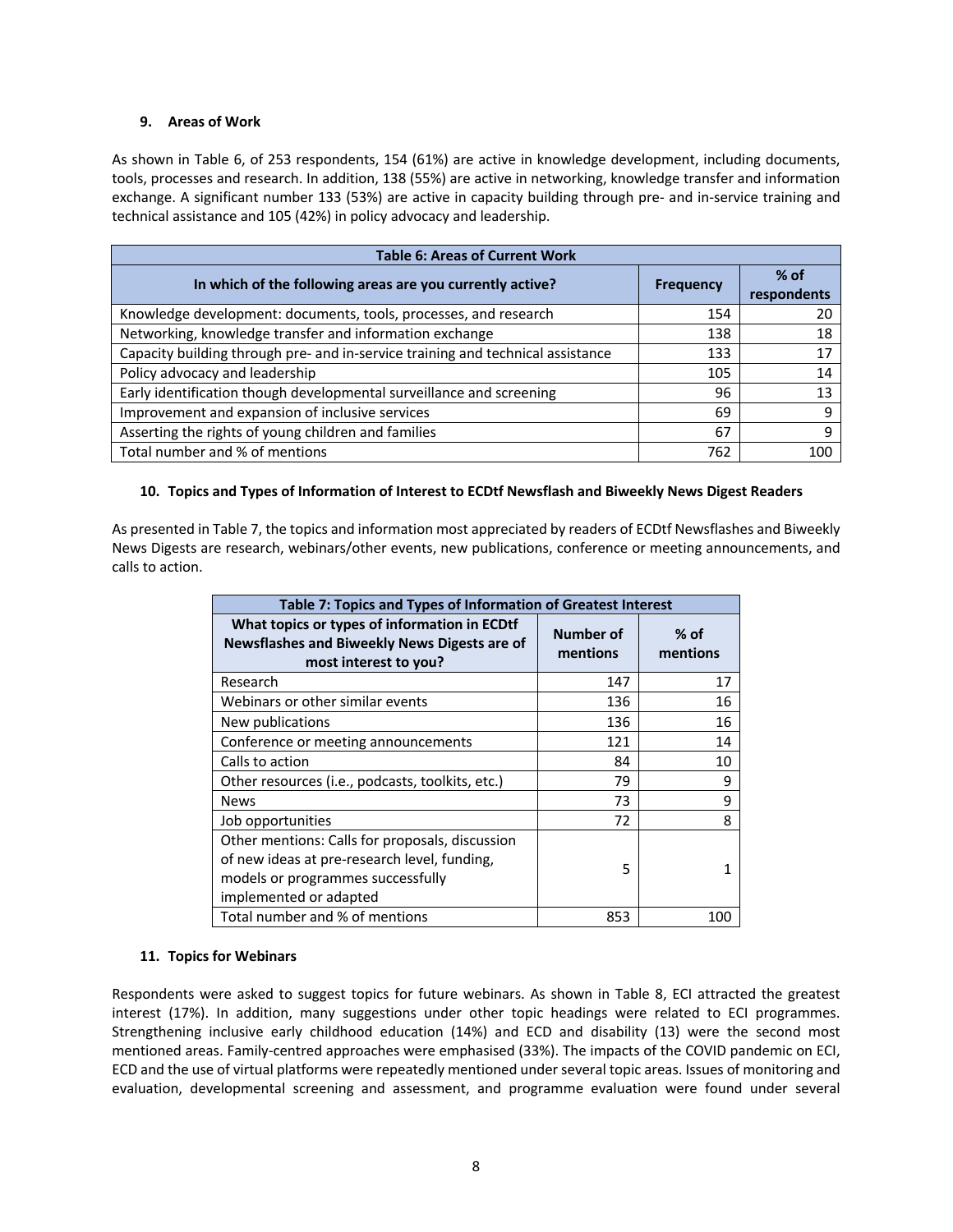categories revealing a growing interest in tools development, application, and programme monitoring, evaluation and reporting systems.

# **Table 8: Webinar Topics**

| Table 8: Webinar topics and some sub-topics                                                                                         | No. of<br>mentions | % of<br>mentions                 |
|-------------------------------------------------------------------------------------------------------------------------------------|--------------------|----------------------------------|
| Early childhood intervention systems and services                                                                                   | 60                 | 17                               |
| Contemporary ECI concepts, methods, practices, and strategic planning                                                               |                    |                                  |
| (19)                                                                                                                                |                    |                                  |
| COVID ECI tele-visit and assessment experiences (13)<br>٠                                                                           |                    |                                  |
| COVID impacts on and experiences of ECI programmes (11)<br>$\bullet$                                                                |                    |                                  |
| ECI services in LMICs (5)                                                                                                           |                    |                                  |
| Inclusive early childhood education                                                                                                 | 49                 | 14                               |
| Distance learning challenges to inclusive ECE due to COVID (13)<br>٠                                                                |                    |                                  |
| Attitudes about, strengths & weaknesses of inclusive ECE (5)                                                                        |                    |                                  |
| Challenges to inclusive ECE in low resource countries (4)<br>$\bullet$                                                              |                    |                                  |
| Early childhood development and disability                                                                                          | 48                 | 13                               |
| Impact of COVID on ECD (16)                                                                                                         |                    |                                  |
| ECD and equity, race, access, and social justice (11)                                                                               |                    |                                  |
| Virtual ECD services (3)                                                                                                            |                    |                                  |
| Family-centred approaches, strengthening and empowering families                                                                    | 33                 | 9                                |
| Parenting education and support (15)<br>$\bullet$                                                                                   |                    |                                  |
| Impact of COVID on families and parenting (6)                                                                                       |                    |                                  |
| Family empowerment and engagement (5)                                                                                               |                    |                                  |
| Guidance for specific child disabilities and complex disabilities                                                                   | 25                 | $\overline{7}$                   |
| Autism (7)<br>$\bullet$                                                                                                             |                    |                                  |
| New research findings, programme evaluations, COVID impacts, expanded                                                               | 20                 | 6                                |
| evidence-base to support LMICs                                                                                                      |                    |                                  |
| ECD policy development, status and implementation                                                                                   | 16                 | 4                                |
| ECD in emergencies and migrants, COVID impacts, trauma-informed care                                                                | 15                 | 4                                |
| Advocacy, communications, linking local to global advocacy, and influencing policy                                                  | 13                 | 3                                |
| Infant, child, parental and caregivers' mental health, COVID impact and online                                                      | 9                  | $\overline{3}$                   |
| support                                                                                                                             |                    |                                  |
| Professional development and qualifications in early disability fields, university                                                  | 9                  | 3                                |
| roles, training for case management                                                                                                 |                    |                                  |
| Developmental screening, monitoring, surveillance systems and referrals, COVID                                                      | 8                  | $\overline{2}$                   |
| impact on screening, and systems development in LMICs                                                                               | 8                  |                                  |
| Child protection, rights, domestic violence, COVID impact, safeguarding                                                             | $\overline{7}$     | $\overline{2}$<br>$\overline{2}$ |
| Child development, neuroscience, social emotional development<br>Multisectoral and interdisciplinary coordination and collaboration |                    |                                  |
| Monitoring and evaluation systems, child and programme assessment tools                                                             | 7<br>6             | 2<br>$\overline{2}$              |
| Supervision, mentoring, coaching, reflective practice, and parent coaching                                                          | 6                  | $\mathbf{2}$                     |
| Networking, partnerships, inter-country collaboration and exchanges                                                                 | 5                  | $\mathbf{1}$                     |
| Resources and assistive technologies for programmes in low-resource settings                                                        | 5                  | $\mathbf 1$                      |
| NICU neurodevelopmental care, newborn screening, identification and follow-up                                                       | 4                  | $\mathbf{1}$                     |
| Nurturing care in countries for families and children with disabilities                                                             | 4                  | $\mathbf{1}$                     |
| <b>ECD finance and fundraising</b>                                                                                                  | 3                  | 1                                |
| Nutrition/health                                                                                                                    | $\overline{2}$     | $\mathbf{1}$                     |
| Total number and % of mentions                                                                                                      | 362                | 100                              |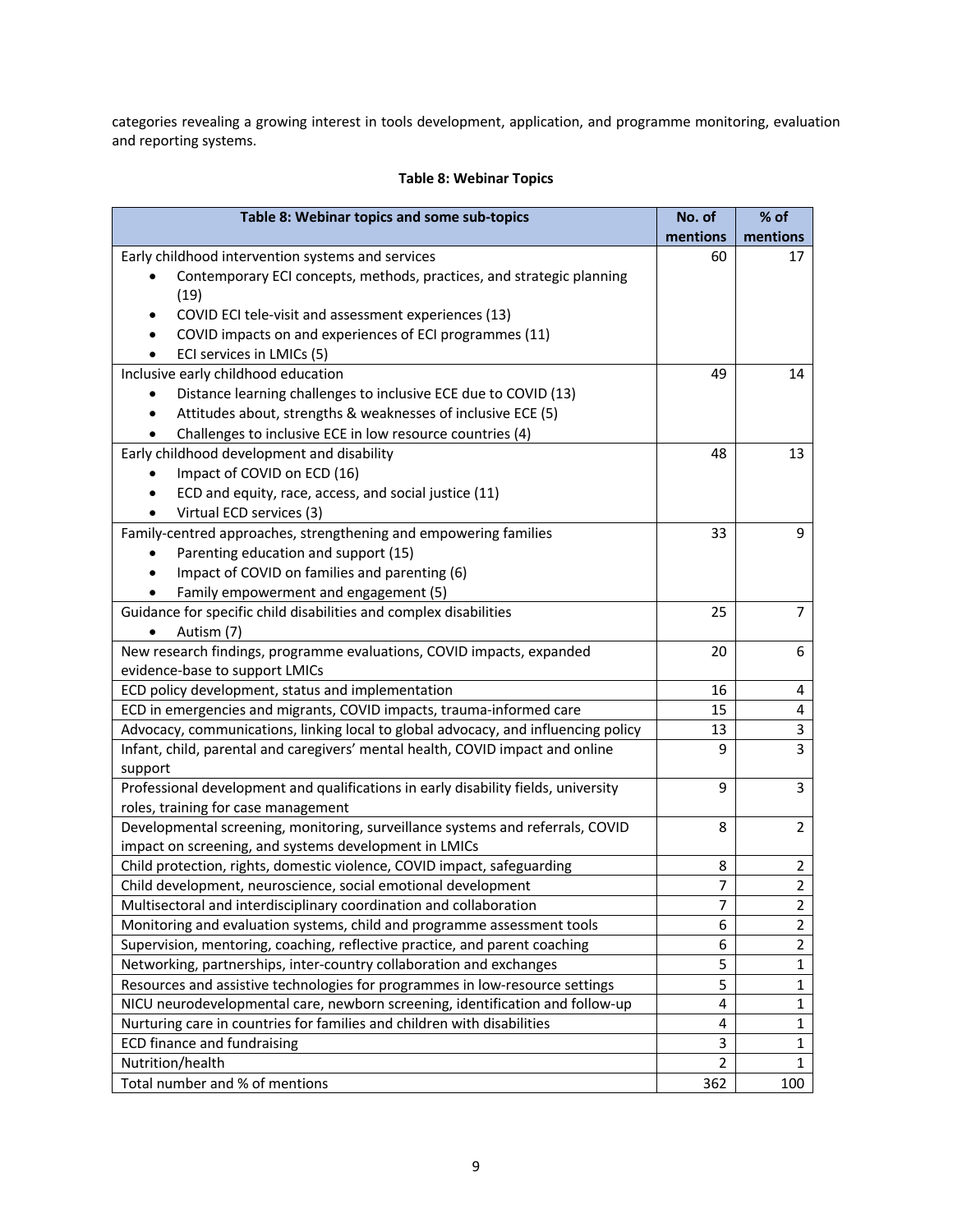# **12. Topics for Policy Briefs**

ECDtf plans to develop up to five Policy Briefs during 2022. Respondents were asked to suggest up to three topics, in no ranking order. Where topics were exact repetitions, the number of mentions is noted after the item. Crosscutting topics included: COVID-19 pandemic, inclusion, policy, and family-centred services, among others.

Topics suggested for Policy Briefs tended to be very general. Six topics offered could not be categorised, and four were general overview topics that would require extensive research and thus are ineligible for a Policy Brief format:

- Where are we with ECD interventions globally?
- Nature and significance of the first 1000 days
- ECD and leadership
- Taking nurturing care global how and why?

The following main topics, listed by number of mentions, emerged from the responses:

- 1. COVID-19 Pandemic Issues Related to ECE, ECD and ECI (50)
- 2. Inclusive Education and Early Childhood Development (49)
- 3. Early Childhood Intervention (41)
- 4. Policy, Strategic Planning, and Impacts on Programme Development (26)
- 5. Family-Centred Approaches, Participation and Support (26)
- 6. Inequity and Service Disparities (25)
- 7. Child and Social Protection and Emergencies and Migratory Situations (25)
- 8. Workforce Development and Pre- and In-service Training (20)
- 9. Provision of Virtual Services (17)
- 10. Early Childhood Finance (14)
- 11. Health and Nutrition Care (14)
- 12. Early Identification and Screening (10)
- 13. Multisectoral and Interdisciplinary Coordination/Collaboration, Partnerships and Networks (10)
- 14. Child Development and Survive and Thrive (8)
- 15. Autism spectrum disorders (6)
- 16. Child Rights (6)
- 17. Advocacy (6)
- 18. SDG 4.2 (6)
- 19. Mental Health (5)
- 20. Research (5)
- 21. Cultural Adaptation (4)
- 22. Social and Emotional Development (2)
- 23. Climate Change and Young Children (2)
- 24. Play Methods (2)

Unsurprisingly, the many impacts of COVID-19 on the status of children, families and services head the list. Inclusive education and ECD follow right behind, along with early childhood intervention. Also rated highly were policy issues, family-centred approaches, and impacts of profound inequities in society and emergency situations that have negatively affected early childhood services of all types. Inequities that have been exposed and exacerbated by the pandemic.

While the leading topics certainly should be considered for the preparation of Policy Briefs, many other very important topics were listed as well.

Annex 4 presents the complete list of topics recommended for Policy Briefs. In Annex 4, we provide the array of responses, rather than synthesise them further and risk losing key ideas. This detailed list may encourage members to consider preparing Policy Briefs that will include one or more topics.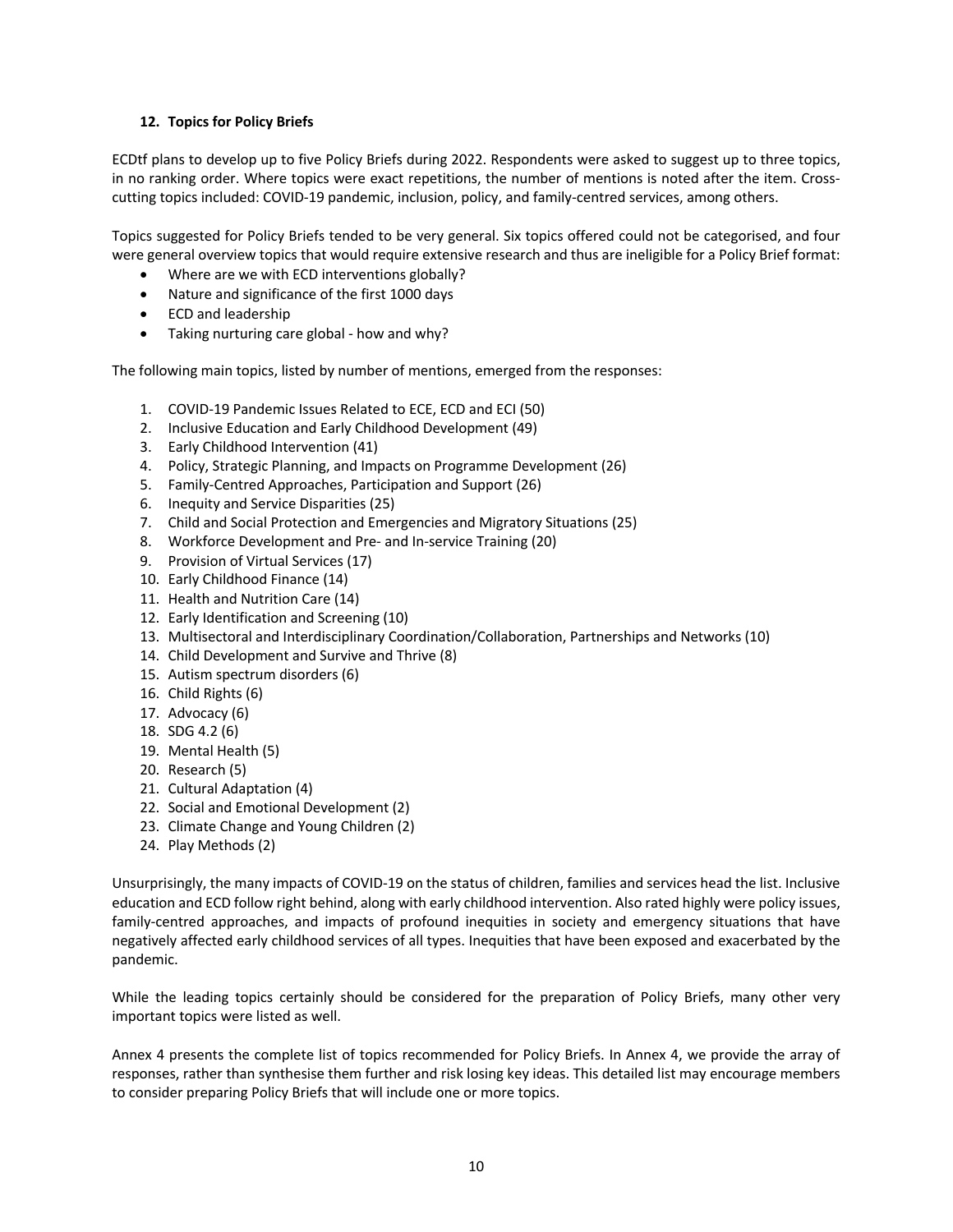## **13. How would members like to contribute to ECDtf?**

In the past many ECDtf members have contributed to ECDtf in advocacy areas, sharing their leadership skills, culturally adapting and translating learning materials for children, parents and professionals, and helping with global or regional webinars. In Table 9, that same spirit of collaboration and sharing is reflected in responses received. In addition, some members were interested in mentoring other members, preparing policy briefs, and assisting with proposal writing and grant implementation. Although less interest was registered in providing items for the ECDtf Biweekly Digest, many members from all world regions often submit items.

| Table 9: Types of contributions from members | <b>No. of mentions</b> | % of mentions |
|----------------------------------------------|------------------------|---------------|
| Advocacy development                         | 58                     | 16            |
| National or local ECDtf leadership           | 58                     | 16            |
| Cultural adaptation and language translation | 50                     | 14            |
| Help to plan future webinars                 | 40                     | 11            |
| Mentor another member                        | 38                     | 10            |
| Prepare policy briefs                        | 25                     |               |
| Grant implementation                         | 24                     |               |
| <b>Grant writing</b>                         | 21                     | 6             |
| Assist with biweekly digest items            | 16                     |               |
| <b>ECDtf</b> website                         | 11                     |               |
| Other                                        | 24                     |               |
| Total number and % of mentions               | 365                    | 100           |

# **14. In what ways has ECDtf helped you and your work in the last 12 months?**

As noted in Table 10, many members expressed their gratitude to the ECDtf and its services during the past several years. For example, one member stated that "[ECDtf] Generally just helps me to be aware of the current ECD headlines and meetings/resources," while another member said, "My interest and focus has been shaped by membership in ECDtf."

| Table 10: Type of ECDtf help/support to members                 | <b>No. of mentions</b> | % of mentions |
|-----------------------------------------------------------------|------------------------|---------------|
| Newsflashes, Bi-weekly Digest, and Publications helped my       | 122                    | 33            |
| work, research, or other endeavours                             |                        |               |
| ECDtf website provided useful information                       | 87                     | 23            |
| ECDtf gave me opportunities to exchange ideas with              | 65                     | 18            |
| members in many countries                                       |                        |               |
| Webinars helped me manage COVID-19 impacts                      | 48                     | 13            |
| ECDtf has contributed to joint research, publications, or other | 42                     |               |
| joint initiatives                                               |                        |               |
| General statements of gratitude                                 |                        |               |
| Total number and % of mentions                                  | 371                    | 100           |

# **15. If you would like to be part of a small collaborative group, what would you like to be the focus of the group (content or activities)?**

Responses to this question, presented in Table 11, clustered around the following topics, listed below by priority:

- Early childhood intervention systems and services
- Inclusive early childhood education
- Early childhood development and disability
- Policy, governance, and finance issues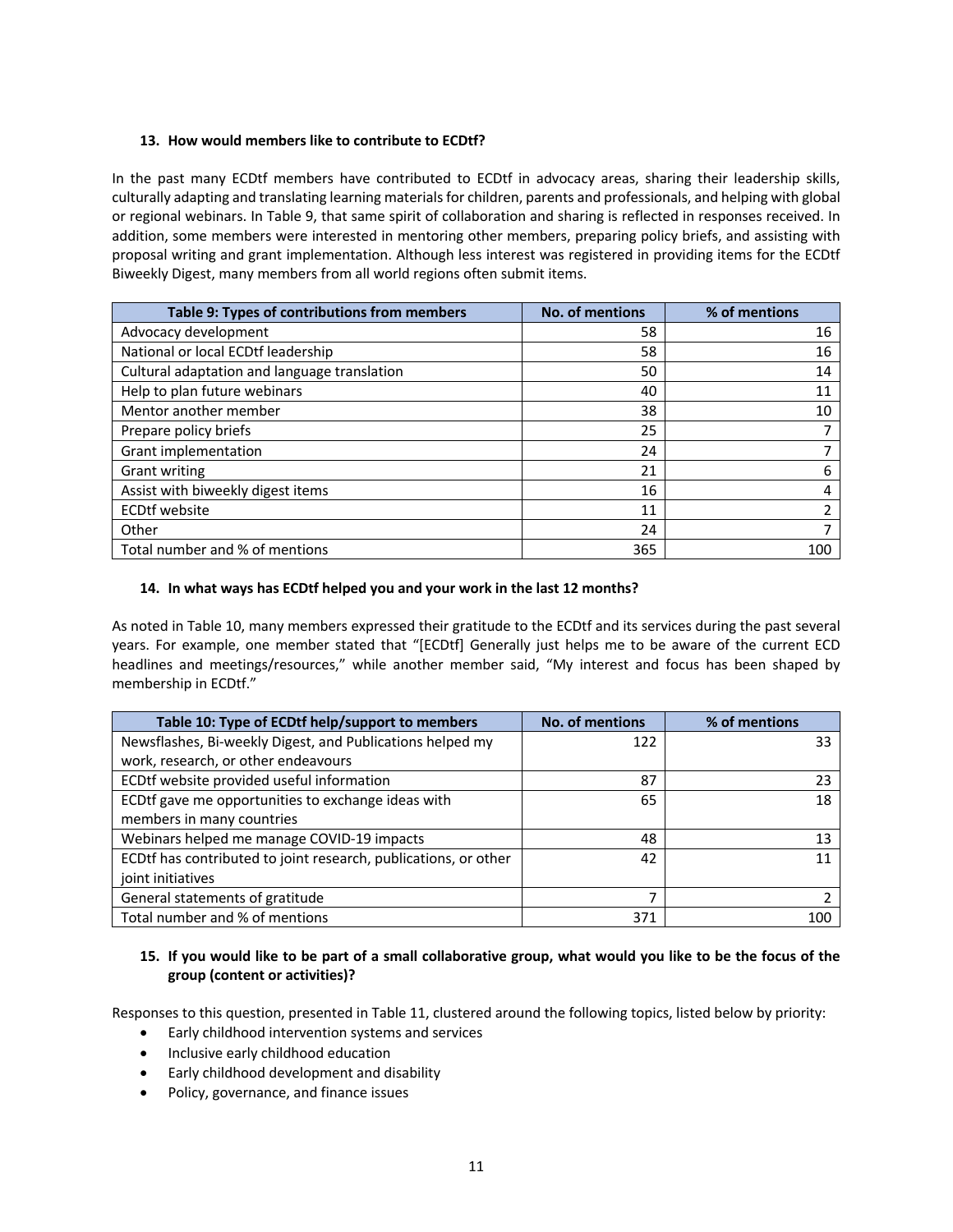- Professional development
- Research and evaluation
- Family-centred approaches, strengthening and empowering families
- ECD in emergencies and migrants
- Child protection, mental health and rights

If ECDtf members would like to form teams to address key issues of concern, the list of topics in Table 11 might be of greatest interest.

| Table 11: If you would like to be part of a small collaborative group, what | No. of   | % of           |
|-----------------------------------------------------------------------------|----------|----------------|
| would you like to be the focus of the group (content or activities)?        | mentions | mentions       |
| Early childhood intervention systems and services                           | 25       | 21             |
| Contemporary ECI concepts, methods, practices and strategic                 |          |                |
| planning                                                                    |          |                |
| COVID ECI tele-visit and assessment experiences                             |          |                |
| COVID impacts on and experiences of ECI programmes                          |          |                |
| <b>ECI services in LMICs</b>                                                |          |                |
| Inclusive early childhood education                                         | 17       | 14             |
| Distance learning challenges to inclusive ECE due to COVID<br>٠             |          |                |
| Attitudes about, strengths & weaknesses of inclusive ECE                    |          |                |
| Challenges to inclusive ECE in low resource countries                       |          |                |
| Early childhood development and disability                                  | 12       | 10             |
| Impact of COVID on ECD                                                      |          |                |
| ECD and equity, race, access, and social justice                            |          |                |
| <b>Virtual ECD services</b>                                                 |          |                |
| Policy, governance, and finance issues                                      | 8        | 7              |
| Multisectoral and interdisciplinary coordination and collaboration          |          |                |
| ECD policy development, status and implementation                           |          |                |
| ECD finance and fundraising                                                 |          |                |
| Professional development                                                    | 8        | $\overline{7}$ |
| Qualifications in early disability fields<br>٠                              |          |                |
| University roles                                                            |          |                |
| Training for case management                                                |          |                |
| Supervision, mentoring, coaching, reflective practice, and parent           |          |                |
| coaching                                                                    |          |                |
| Research and evaluation                                                     | 7        | 7              |
| New research findings<br>$\bullet$                                          |          |                |
| Programme evaluations                                                       |          |                |
| <b>COVID impacts</b>                                                        |          |                |
| Expanded evidence-base to support LMICs                                     |          |                |
| Family-centred approaches, strengthening and empowering families            | 5        | 4              |
| Parenting education and support                                             |          |                |
| Impact of COVID on families and parenting                                   |          |                |
| Family empowerment and engagement                                           |          |                |
| ECD in emergencies and migrants                                             | 5        | 4              |
| <b>COVID impacts</b>                                                        |          |                |
| Trauma-informed care                                                        |          |                |
| Child protection, mental health and rights                                  | 5        | 4              |
| Domestic violence,                                                          |          |                |
| COVID impact and online support                                             |          |                |
| Safeguarding                                                                |          |                |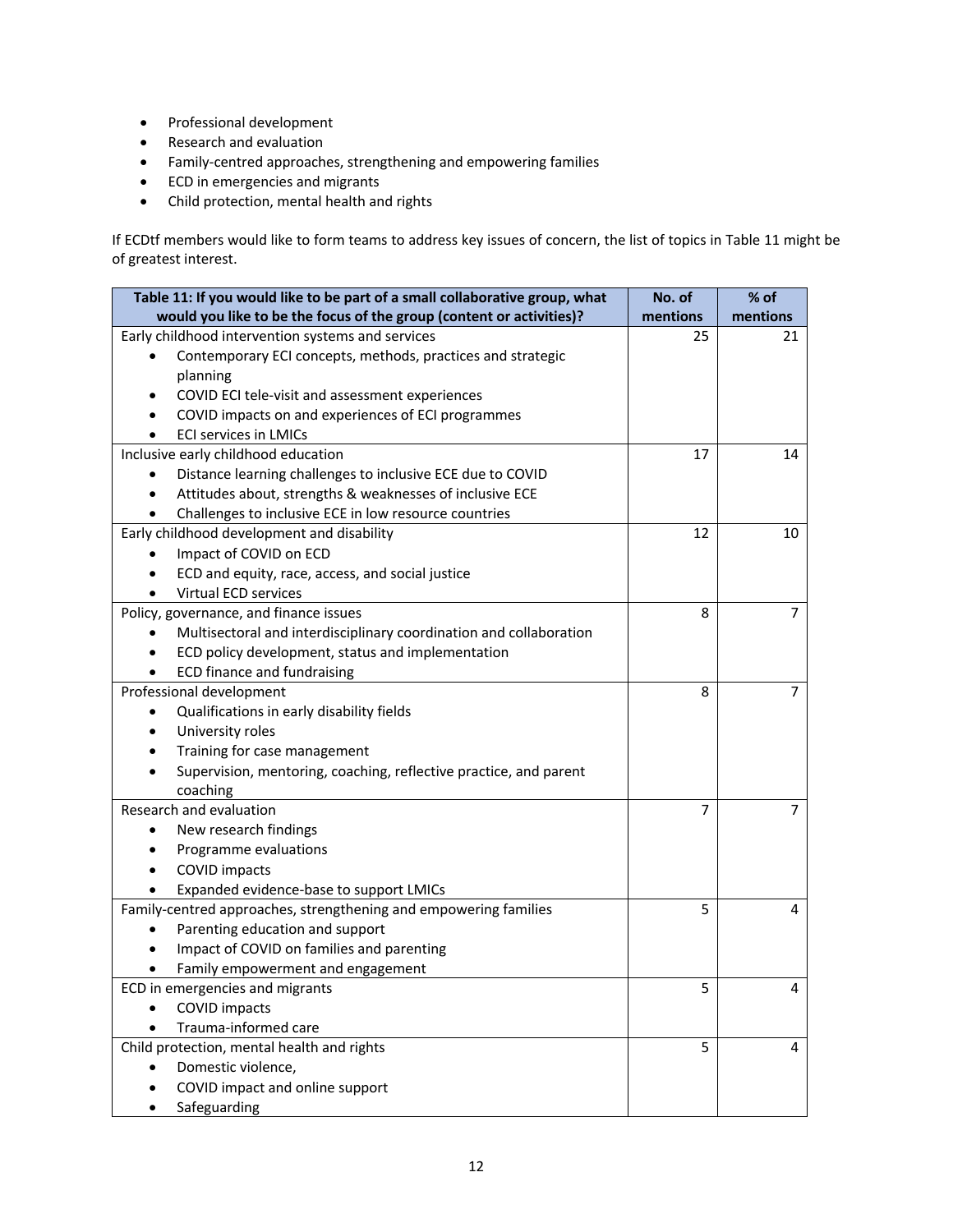| Infant child, parental and care givers' mental health                        |                |                |
|------------------------------------------------------------------------------|----------------|----------------|
| Advocacy                                                                     | 4              | 3              |
| Communications                                                               |                |                |
| Linking local to global advocacy                                             |                |                |
| Influencing policy                                                           |                |                |
| Developmental screening, monitoring and surveillance systems                 | 4              | 3              |
| Referrals                                                                    |                |                |
| COVID impact on screening                                                    |                |                |
| Screening systems development in LMICs                                       |                |                |
| Guidance for specific child disabilities and complex disabilities and autism | 4              | 3              |
| Translation, grant writing                                                   | 4              | 3              |
| Networking, partnerships, inter-country collaboration and exchanges          | 2              | $\overline{2}$ |
| NICU neurodevelopmental care, newborn screening, identification and follow-  | $\mathfrak z$  | $\mathcal{P}$  |
| up                                                                           |                |                |
| Nurturing care in countries for families and children with disabilities      | $\mathfrak{p}$ | $\overline{2}$ |
| Play                                                                         | $\mathfrak z$  | 2              |
| Resources and assistive technologies for programmes in low-resource settings | 1              |                |
| Nutrition/health                                                             | 1              |                |
| Total number and % of mentions                                               | 118            | 100            |

# **16. Potential funding sources and partners for ECDtf as a network and for members' programmes or projects**

Members of ECDtf offered the following suggestions regarding potential funding sources and listed several current or potential partners for the ECDtf network or for members' programmes or projects. As presented in Table 12, ECDtf members suggested the following sources of funding and partnership, listed by type of source.

| Table 12: Potential funding sources and partners |                                                                         |  |  |
|--------------------------------------------------|-------------------------------------------------------------------------|--|--|
|                                                  | International - multilateral                                            |  |  |
| $\bullet$                                        | Global Partnership for Education                                        |  |  |
| $\bullet$                                        | <b>UNESCO</b>                                                           |  |  |
| $\bullet$                                        | United Nations High Commissioner for Refugees (UNHCR)                   |  |  |
| ٠                                                | <b>UNICEF</b>                                                           |  |  |
| $\bullet$                                        | <b>UNICEF National Committees</b>                                       |  |  |
| $\bullet$                                        | United Nations Office for Project Services (UNOPS)                      |  |  |
| $\bullet$                                        | <b>World Bank</b>                                                       |  |  |
|                                                  | World Health Organization (WHO)                                         |  |  |
|                                                  | International - bilateral                                               |  |  |
| ٠                                                | Australian Aid (AusAid)                                                 |  |  |
| $\bullet$                                        | Department for International Development (DfID) (United Kingdom)        |  |  |
| $\bullet$                                        | Department of Social Development (South Africa)                         |  |  |
| $\bullet$                                        | Global Fund for Children (USA)                                          |  |  |
| $\bullet$                                        | International Development Research Council (Canada)                     |  |  |
| $\bullet$                                        | United Kingdom Global Challenges Research Fund Networking Grants        |  |  |
| $\bullet$                                        | United Kingdom Medical Research Council - Partnership/Networking Grants |  |  |
| $\bullet$                                        | United States Agency for International Development (USAID)              |  |  |
|                                                  | <b>International Non-Governmental Associations</b>                      |  |  |
| $\bullet$                                        | Catholic Relief Services (CRC)                                          |  |  |
| $\bullet$                                        | Cerebral Palsy Alliance                                                 |  |  |
| $\bullet$                                        | Christian Blind Mission (CBM)                                           |  |  |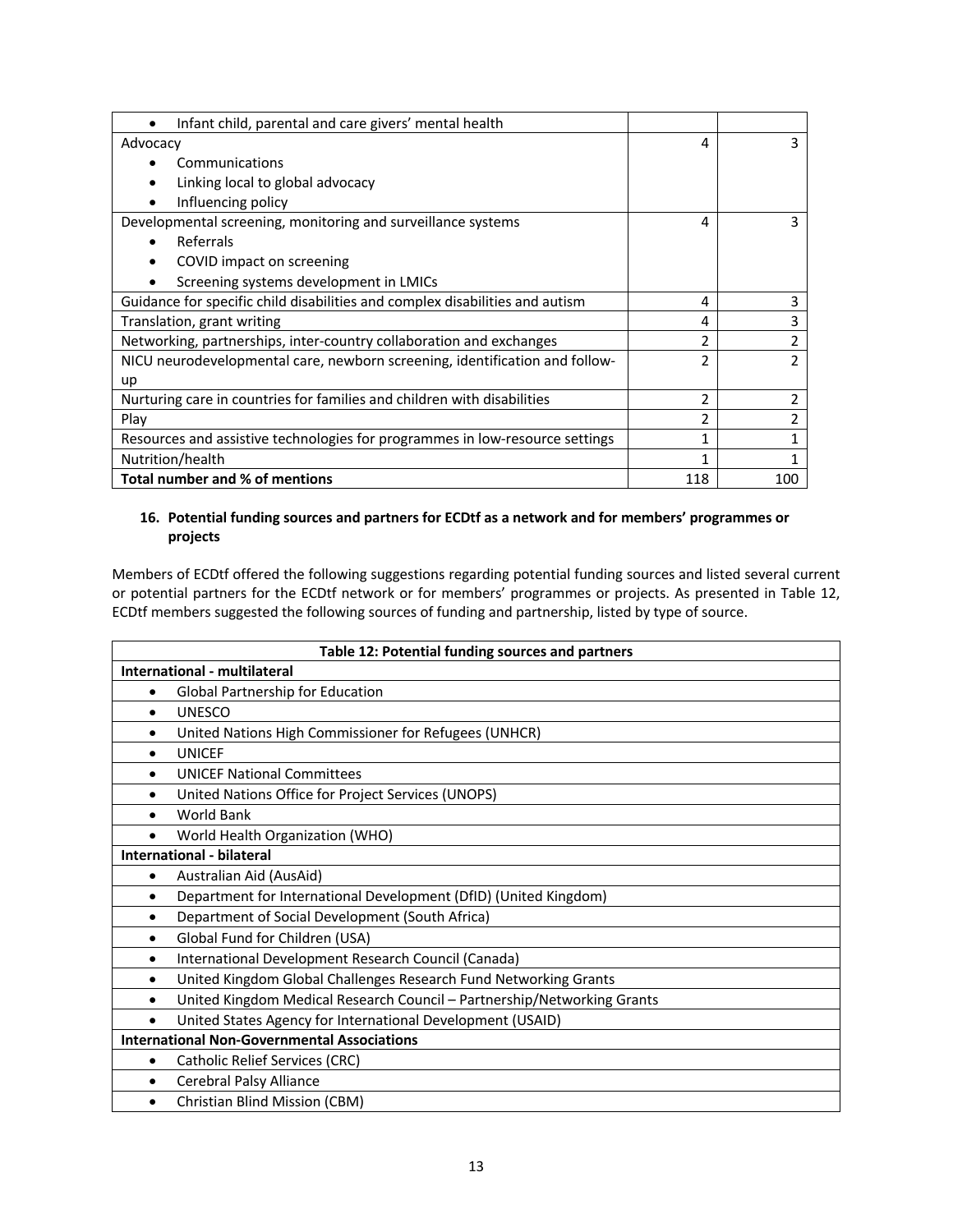| $\bullet$      | Concern Worldwide                                                                                |
|----------------|--------------------------------------------------------------------------------------------------|
| $\bullet$      | Inclusive Education and Assistive Devices and Assistive Technology for Children and Persons with |
|                | <b>Disabilities</b>                                                                              |
| $\bullet$      | Perkins School for the Blind                                                                     |
| $\bullet$      | PLAN International                                                                               |
| $\bullet$      | Rotary International (potential source)                                                          |
| $\bullet$      | Save the Children                                                                                |
| $\bullet$      | Sexual Violence Research Initiative (SVRI)                                                       |
| $\bullet$      | The Leprosy Mission (TLM includes services for children with disabilities)                       |
| $\bullet$      | <b>World Vision</b>                                                                              |
|                | <b>Regional Organisations</b>                                                                    |
| $\bullet$      | African Development Bank                                                                         |
| $\bullet$      | Asian Development Bank                                                                           |
| $\bullet$      | Asian Venture Philanthropy Network (AVPN)                                                        |
| $\bullet$      | Caribbean Development Bank                                                                       |
| $\bullet$      | European Bank for Reconstruction and Development                                                 |
| ٠              | European Commission (Horizon 2020 equivalent, Social Funds)                                      |
| ٠              | European Development Bank                                                                        |
| $\bullet$      | European Union funds for Instrument for Pre-Accession Assistance (IPA)                           |
| $\bullet$      | Erasmus+ funding opportunities                                                                   |
| $\bullet$      | Inter-American Development Bank                                                                  |
| $\bullet$      | <b>Islamic Development Bank</b>                                                                  |
| $\bullet$      | Nordic Development Fund                                                                          |
|                | <b>Foundations and Associations</b>                                                              |
| $\bullet$      | <b>Autism Speaks</b>                                                                             |
| $\bullet$      | Azim Premji Foundation (India)                                                                   |
| $\bullet$      | Bernard van Leer (The Netherlands)                                                               |
| $\bullet$      | Bill and Melinda Gates Foundation (ECD section) (USA)                                            |
| $\bullet$      | Community Foundation of the Virgin Islands                                                       |
| $\bullet$      | David and Lucille Packard Foundation (USA)                                                       |
| $\bullet$      | Elma Philanthropies (African Region)                                                             |
| $\bullet$      | Fundação de Amparo à pesquisa do Estado do Rio Grande do Sul (FAPERGS) (Brazil)                  |
| $\bullet$      | Fundação Maria Cecilia Souto Vidigal (Brazil)                                                    |
| $\bullet$      | <b>Gulbenkian Foundation (Portugal)</b>                                                          |
| $\bullet$      | Hilton Foundation (USA)                                                                          |
| $\bullet$      | Hunt Institute (USA)                                                                             |
| $\bullet$      | Indian Council of Medical Research (India)                                                       |
| ٠              | Irvine Foundation (USA)                                                                          |
| ٠              | John E Fogarty Foundation (for Persons with Intellectual and Developmental Disabilities) (USA)   |
| $\bullet$      | Joseph P. Kennedy Foundation (USA)<br>Kellogg Foundation (USA)                                   |
| ٠<br>$\bullet$ | Lego Foundation (Denmark)                                                                        |
| ٠              | Lucille Packard Foundation for Children's Health (USA)                                           |
| ٠              | Liliane Fonds (The Netherlands)                                                                  |
| $\bullet$      | Muttart Foundation (Canada)                                                                      |
| $\bullet$      | Nippon Foundation (Japan)                                                                        |
| ٠              | One Billion Rising (USA)                                                                         |
| ٠              | Open Society Foundations (currently reconsidering its priorities)                                |
| $\bullet$      | Open Society Initiative for Southern Africa (OSISA)                                              |
|                |                                                                                                  |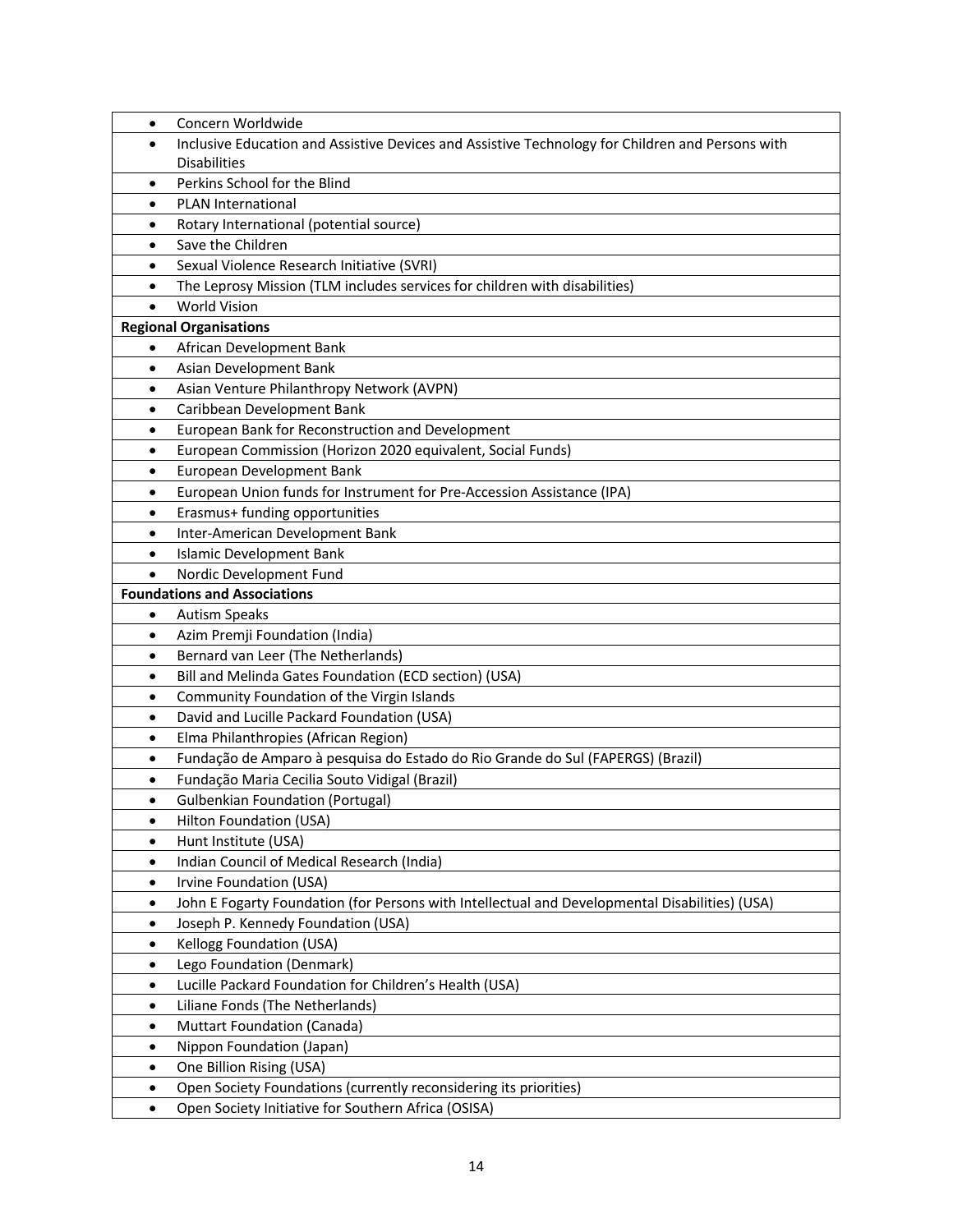|       | Porticus (The Netherlands)                          |
|-------|-----------------------------------------------------|
|       | Robert Woods Johnson Foundation (USA)               |
|       | Rockefeller Foundation (USA)                        |
|       | Royal College of Paediatrics and Child Health (UK)  |
| ٠     | Shiv Nadar Foundation (India)                       |
|       | Simons Foundation (autism) (USA)                    |
|       | <b>Stavros Niarchos Foundation (Greece)</b>         |
|       | Tata Trusts (India)                                 |
| ٠     | The Human Safety Net (Italy)                        |
|       | Tri-Council Funds Research (Canada)                 |
| ٠     | Wellcome Trust (UK)                                 |
| ٠     | World Childhood Foundation (Sweden/USA)             |
| Other |                                                     |
| ٠     | Impact investment and other non-traditional sources |
|       | Social enterprises                                  |
|       | Embassies often have funds for special donations    |

### **17. Please share anything else you would like us to know.**

### **Here are some valuable quotes from this section:**

**"**Future pedagogical endeavours potentially proposed by this task force could explore opportunities for creativity and innovation by moving beyond the quest for certainty and return to normality that the pandemic has presented, and instead, find new ways of working with and for each other."

"I have acquired tremendous knowledge and experience professional advancement from this group. I have been recommending it to others for its valuable contributions to the body of knowledge in early childhood development and education."

"I appreciate that you are doing this. It would be useful to allow people to identify geographical areas that are of interest so that people working in similar regions could communicate more directly with one another. So, for example, I work extensively in Central America, so the opportunity to connect with others who are working in this area would be useful."

"I think we need to organise more webinars on different issues related to ECD, childhood disability, education, organisational development. Thanks."

"Really appreciate this network during these uncertain times, it has helped me to be connected to global issues and given great resources to share to advocate for the rights of children. Thank you everyone."

"I am an advocate for increasing opportunities for new thinking, fresh ideas and explorative philosophy in ECD. I sometimes feel we are bogged down in research findings, forgetting that research is the product of attitudes, fashions and, often, thinking in silos and tramlines. There needs to be space for exploration and questioning before or under research activity. To use another metaphor, we might find we get further by removing some traditional blindfolds!"

## **18. General Conclusions Regarding ECDtf**

The survey yielded findings that are especially useful for work during 2022.

### **Membership Directory**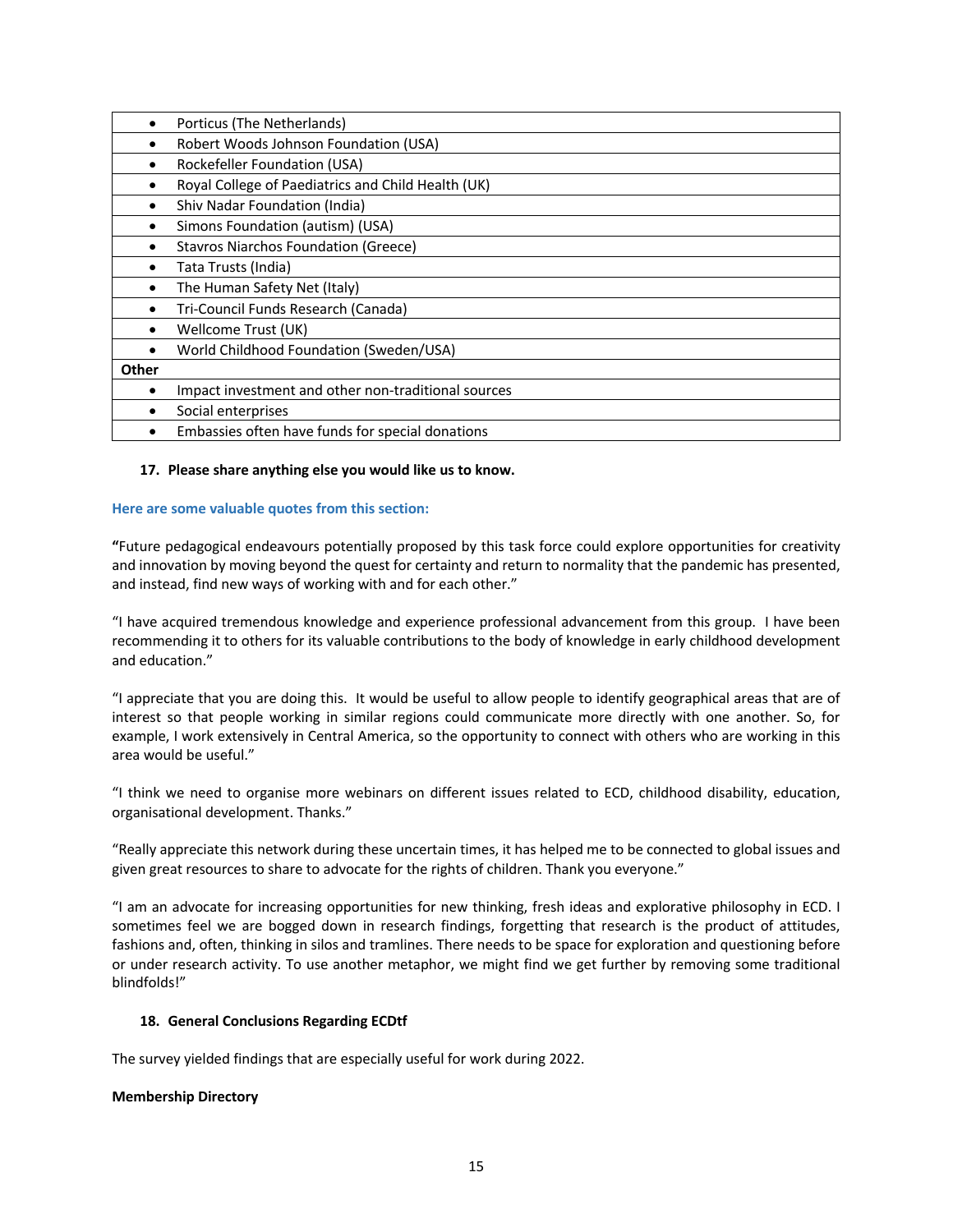Expand and update the ECDtf membership directory to include all current members. Progressively include all who would like to join ECDtf and invite them to provide basic information about themselves, their work and interests. Special efforts should be made to include more persons living in under-represented world regions who are interested in ECDtf work as well as more parents' associations and federations, parents and caregivers. Privacy should be assured for all who wish it.

### **NewsFlashes and Biweekly Digests**

These services should be maintained as currently provided to help keep our members up to date with emerging research, programme and policy developments, webinars, and other events. ECDtf should continue to present all topics currently provided. ECDtf members from all regions should continue to be encouraged to offer their announcements, publications, webinars, etc.

### **Webinars**

Special attention should be given to providing, designing and offering webinars on topics related to early childhood intervention and inclusive education, especially in relation to impacts of the COVID-19 pandemic. Interest was also expressed in topics related to child development and disability, and family-centred programme approaches.

One topic related to child development that has been discussed by several members of ECDtf from all world regions has been the use of terms to address "vulnerable" children, some with "developmental delays" and "disabilities." This might be a topic for an international webinar. Another theme of great importance to our work is the cultural and linguistic adaptation of educational and training materials as well as the derivation of materials from and by cultural groups around the world.

### **Policy Briefs**

Many were interested in receiving policy briefs, and hopefully, subject specialists will participate in preparing them. Diverse potential topics for policy briefs are presented in this report, and members will be invited to consider submitting brief proposals for main topics listed in Section 12 and amplified in Annex 4. Information on how to prepare proposals will be provided soon to all members of ECDtf.

### **Future Activities for 2022**

In addition to reviewing and revising the ECDtf Strategic Plan and considering alternatives for the future development of ECDtf, it will be important for as many ECDtf members as possible to contribute to 1) holding webinars, 2) preparing policy briefs, 3) assisting with proposal writing to maintain the ECDtf, 4) supporting other members through offering mentoring services, exchanging ideas, and supporting the cultural and linguistic adaptation of materials for programmes, families and children, 5) volunteering to sponsor and manage the ECDtf network, and 6) holding leadership roles in the ECDtf Core Group.

A framework for an agenda for Equity, Diversity, Inclusion and Justice (EDIJ) is currently under construction with the participation of some ECDtf members. The alignment of ECDtf and EDIJ might be considered for purposes of ECDtf strategic planning.

Finally, we are grateful to all ECDtf members who responded to our survey. We hope you find the survey results to be useful and that they inspire you to continue collaborating with other ECDtf members for the benefit of families and children in all our countries!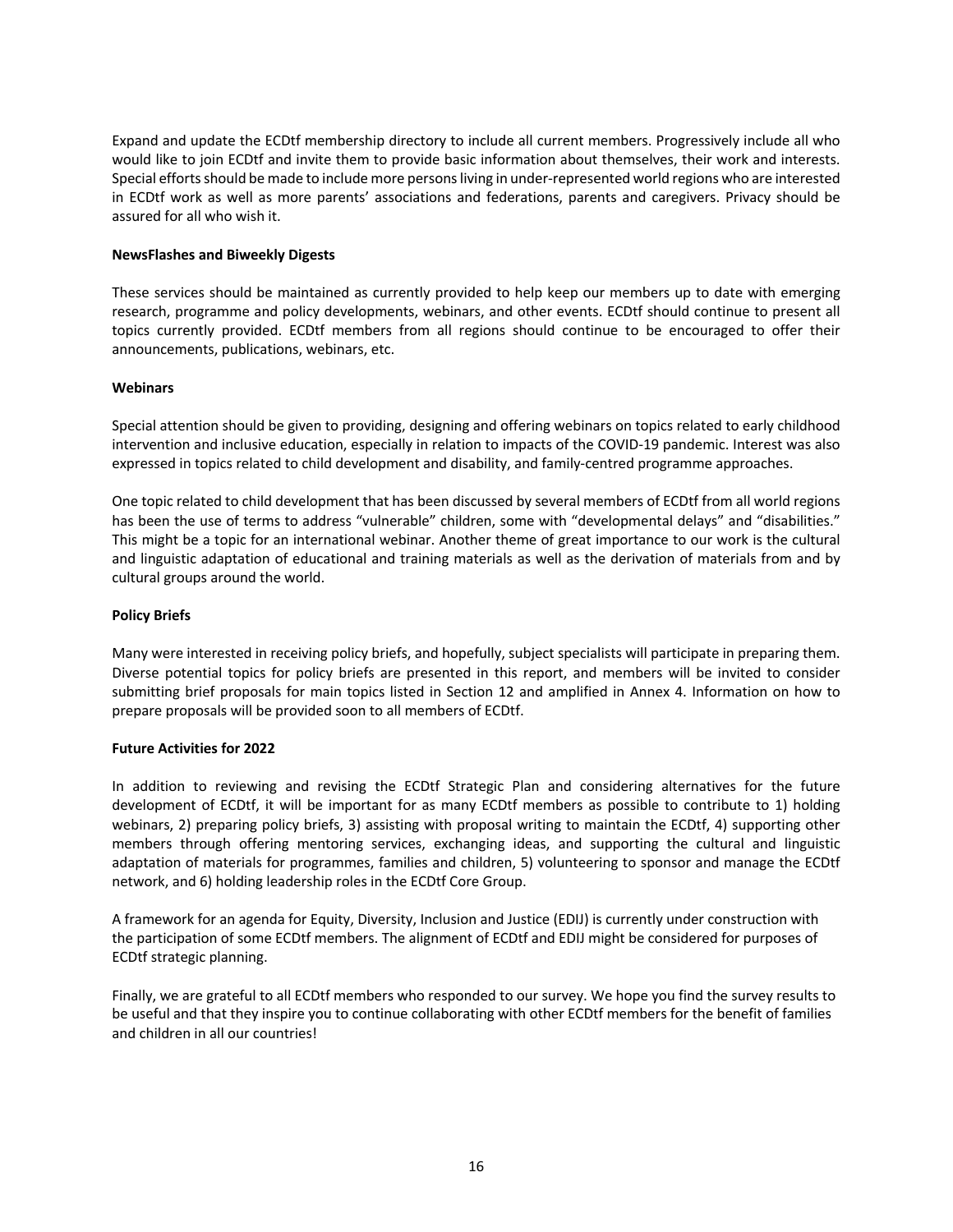# **Annexes**

| <b>Annex 1: Types of Organisations</b>                                      |              |                |  |  |  |
|-----------------------------------------------------------------------------|--------------|----------------|--|--|--|
| Types of Organisations Where You Work or Volunteer<br>%<br><b>Frequency</b> |              |                |  |  |  |
| Academic, higher education, or research institution                         | 63           | 25             |  |  |  |
| National non-governmental organisation (NGO)                                | 53           | 21             |  |  |  |
| International non-governmental organisation (INGO)                          | 33           | 13             |  |  |  |
| <b>Educational organisation</b>                                             | 22           | 9              |  |  |  |
| UN agency                                                                   | 21           | 8              |  |  |  |
| Health organisation or hospital                                             | 20           | 8              |  |  |  |
| National or federal government                                              | 12           | 5              |  |  |  |
| Civil society organisation (CSO)                                            | 11           | 4              |  |  |  |
| Community-based organisation (CBO)                                          | 10           | 4              |  |  |  |
| Organisation of persons with disabilities                                   | 10           | 4              |  |  |  |
| Not applicable (i.e., Self-employed or do not work)                         | 9            | 4              |  |  |  |
| Private consultancy organisation                                            | 8            | 3              |  |  |  |
| Private organisation (business, corporation or other private for-profit)    | 7            | 3              |  |  |  |
| International foundation or corporate foundation                            | 6            | $\overline{2}$ |  |  |  |
| Regional, provincial, state government                                      | 6            | $\overline{2}$ |  |  |  |
| Local, municipal, county G=government                                       | 6            | $\overline{2}$ |  |  |  |
| National foundation or charity                                              | 6            | $\overline{2}$ |  |  |  |
| Parent organisation, association, or federation                             | 5            | $\overline{2}$ |  |  |  |
| Social enterprise                                                           | 5            | $\overline{2}$ |  |  |  |
| National or regional network                                                | 5            | $\overline{2}$ |  |  |  |
| Faith-based organisation (FBO)                                              | 4            | $\overline{2}$ |  |  |  |
| Private voluntary organisation (PVO)                                        | 4            | $\overline{2}$ |  |  |  |
| <b>World Bank</b>                                                           | 3            | $\mathbf{1}$   |  |  |  |
| Other                                                                       | 3            | $\mathbf{1}$   |  |  |  |
| Private or corporate foundation                                             | 2            | $\mathbf{1}$   |  |  |  |
| Public-private partnership                                                  | 1            | 0              |  |  |  |
| Informal organisation                                                       | $\mathbf{1}$ | 0              |  |  |  |
| Social enterprise                                                           | 1            | 0              |  |  |  |
| Not for profit organisation                                                 | 1            | 0              |  |  |  |
| Non-profit                                                                  | $\mathbf{1}$ | 0              |  |  |  |

| <b>Annex 2: Member Titles, Positions or Roles</b>                |                  |          |  |
|------------------------------------------------------------------|------------------|----------|--|
| <b>Titles, Positions or Roles</b>                                | <b>Number of</b> | $%$ of   |  |
|                                                                  | mentions         | mentions |  |
| Leaders                                                          | 57               | 22       |  |
| Director/President 48<br>$\bullet$                               |                  |          |  |
| Founder 9                                                        |                  |          |  |
| Programme Specialists/Officers                                   | 49               | 19       |  |
| <b>Team Leaders 8</b>                                            |                  |          |  |
| Occupational Therapists 7                                        |                  |          |  |
| Psychotherapists/Psychologists/Child and Adolescent<br>$\bullet$ |                  |          |  |
| Psychiatrists 5                                                  |                  |          |  |
| <b>ECD Officers 4</b>                                            |                  |          |  |
| Program Officers 4                                               |                  |          |  |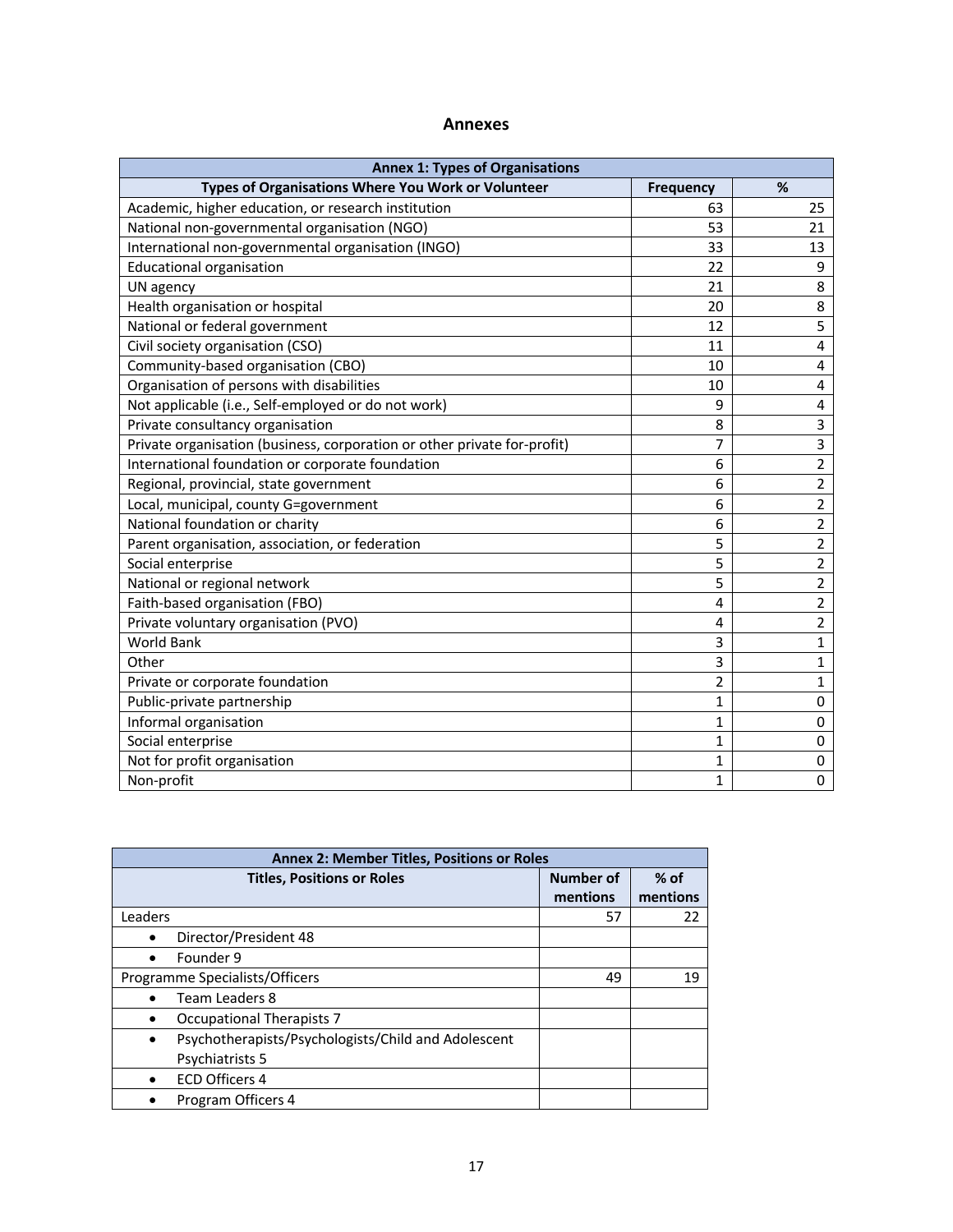| Early Intervention Specialists 3<br>$\bullet$           |     |                |
|---------------------------------------------------------|-----|----------------|
| <b>ECD Specialists 3</b><br>$\bullet$                   |     |                |
| <b>Education Officers 3</b><br>$\bullet$                |     |                |
| Physiotherapists/Physical Therapists 3<br>$\bullet$     |     |                |
| Scientists/Epidemiologist 3<br>$\bullet$                |     |                |
| Clinicians <sub>2</sub><br>$\bullet$                    |     |                |
| <b>Community Facilitators 2</b>                         |     |                |
| <b>Advocacy specialists 2</b><br>$\bullet$              |     |                |
| Academics/Trainers                                      | 42  | 16             |
| Professors/Faculty members 34<br>$\bullet$              |     |                |
| Lecturers 5<br>$\bullet$                                |     |                |
| <b>Trainers 3</b><br>$\bullet$                          |     |                |
| Consultant/Advisors                                     | 37  | 14             |
| Consultant 24<br>$\bullet$                              |     |                |
| Advisor 13<br>$\bullet$                                 |     |                |
| Organisers/Supervisors                                  | 24  | 9              |
| Manager 12<br>$\bullet$                                 |     |                |
| Consultant 24<br>$\bullet$                              |     |                |
| Supervisor 7<br>$\bullet$                               |     |                |
| <b>Education Administrator 1</b><br>$\bullet$           |     |                |
| Researchers/Monitoring and Evaluation Specialists       | 15  | 6              |
| <b>Medical Personnel</b>                                | 11  | 4              |
| Paediatricians 6<br>$\bullet$                           |     |                |
| <b>Medical Officer/Specialty Doctors 4</b><br>$\bullet$ |     |                |
| Nursing Officer 1                                       |     |                |
| Institute Senior Fellows/Fellows                        | 7   | 3              |
| Teachers/Principals                                     | 6   | $\overline{2}$ |
| <b>Board Chairs or Members</b>                          | 5   | $\overline{2}$ |
| Chairpersons 3<br>$\bullet$                             |     |                |
| Board members 2<br>$\bullet$                            |     |                |
| Volunteers                                              | 5   | 2              |
| Ambassador                                              | 1   | $\Omega$       |
|                                                         | 259 | 100            |

| <b>Annex 3: Members' Areas of Interest</b>    |                              |                    |  |
|-----------------------------------------------|------------------------------|--------------------|--|
| <b>Areas of Interest</b>                      | <b>Number of</b><br>mentions | $%$ of<br>mentions |  |
| Child Development                             | 69                           |                    |  |
| Early Childhood Development (general)         | 67                           | 7                  |  |
| Early Childhood Intervention (general)        | 60                           | 6                  |  |
| Developmental Disabilities                    | 46                           | 5                  |  |
| Inclusive Early Childhood Education (general) | 44                           | 5                  |  |
| Advocacy                                      | 36                           | 4                  |  |
| Autism                                        | 29                           | 3                  |  |
| Research                                      | 28                           | 3                  |  |
| Families/Family-Centred                       | 26                           | 3                  |  |
| Inclusive Education/ Mainstreaming in School  | 22                           | 2                  |  |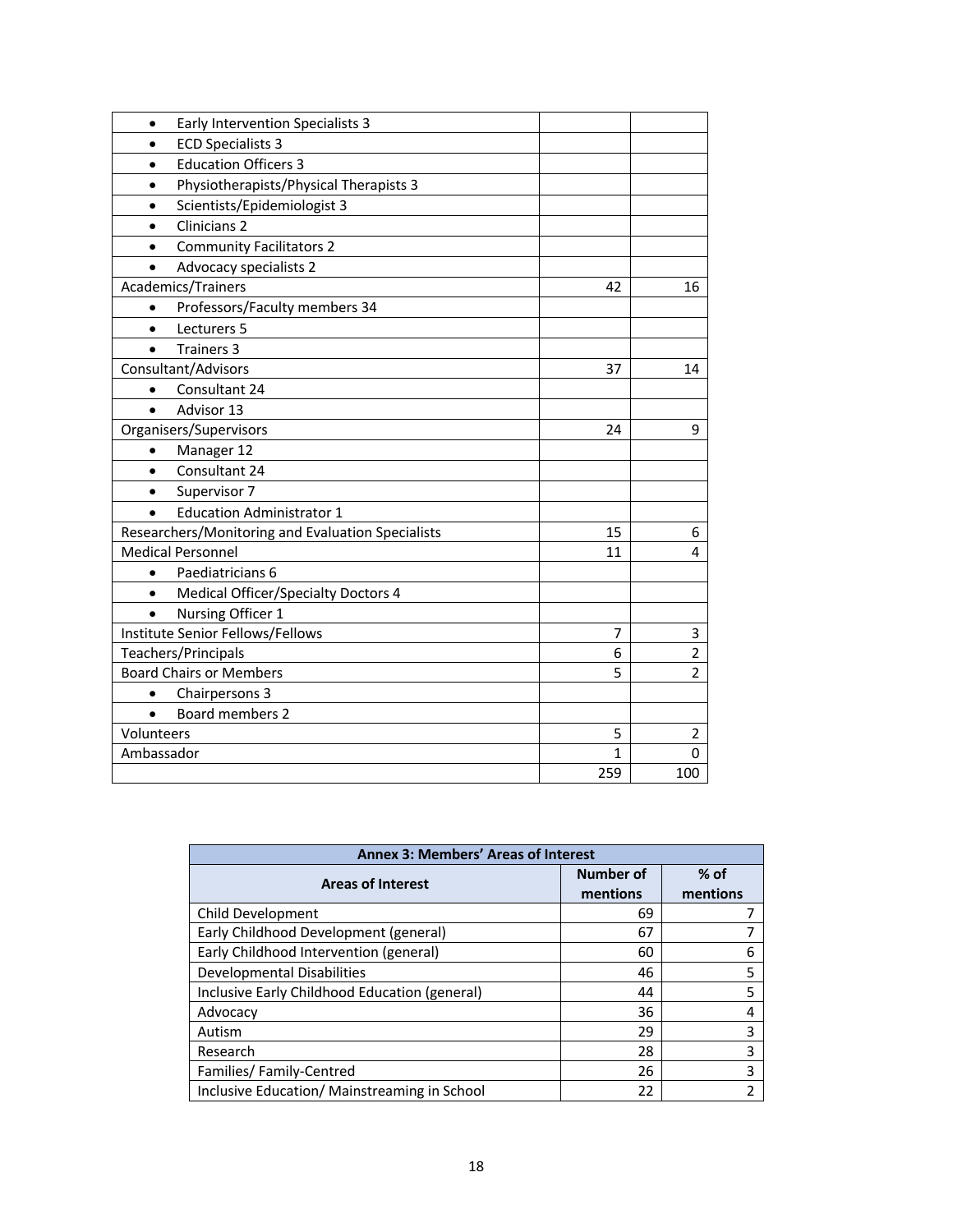| <b>Child Rights</b>                          | 21 | 2              |
|----------------------------------------------|----|----------------|
| <b>Culturally Responsive Practices</b>       | 18 | $\overline{2}$ |
| Assessment                                   | 17 | $\overline{2}$ |
| <b>Child Protection</b>                      | 16 | $\overline{2}$ |
| <b>Public Policy</b>                         | 16 | 2              |
| Cerebral Palsy                               | 14 | $\mathbf{1}$   |
| Developmental Delay                          | 14 | $\mathbf{1}$   |
| Parent/ Caregiver Education Support          | 14 | $\mathbf{1}$   |
| Children At Risk for Poor Outcomes           | 13 | $\mathbf{1}$   |
| COVID-19 Impacts/ Innovations                | 13 | 5              |
| <b>Home Visiting Programmes</b>              | 13 | $\mathbf{1}$   |
| Parental/ Caregiver-Child Interaction        | 13 | 1              |
| Screening and Identification                 | 13 | 1              |
| Maternal Child Health and Nutrition          | 12 | $\mathbf{1}$   |
| Social and Emotional Development             | 12 | $\mathbf{1}$   |
| <b>Cognitive Development</b>                 | 11 | $\mathbf{1}$   |
| <b>Policy Planning</b>                       | 11 | 1              |
| <b>Workforce Development</b>                 | 11 | $\mathbf{1}$   |
| Abuse/Neglect                                | 10 | 1              |
| <b>Attention Deficit/ Hyperactivity</b>      | 9  | $\mathbf{1}$   |
| Other                                        | 9  | 1              |
| Programme Development                        | 9  | $\mathbf{1}$   |
| Social Justice                               | 9  | $\mathbf{1}$   |
| <b>Interdisciplinary Collaborations</b>      | 8  | $\mathbf{1}$   |
| <b>Occupational Therapy</b>                  | 8  | $\mathbf{1}$   |
| Play                                         | 8  | $\mathbf{1}$   |
| Attachment                                   | 7  | $\mathbf{1}$   |
| Child Care                                   | 7  | $\mathbf{1}$   |
| Cross-Cultural Issues                        | 7  | 1              |
| Infant Mental Health                         | 7  | 1              |
| Parental/ Caregiver Mental Health            | 7  | $\mathbf{1}$   |
| Personnel Preparation/ Workforce Development | 7  | $\mathbf{1}$   |
| <b>Behavioural Support</b>                   | 6  | 1              |
| Coaching or Collaborative Consultation       | 6  | 1              |
| Curriculum and Instructional Design          | 6  | $\mathbf{1}$   |
| <b>Intellectual Disabilities</b>             | 6  | 1              |
| Inter-Agency Coordination                    | 6  | $\mathbf{1}$   |
| Tele-practice (virtual services)             | 6  | $\mathbf{1}$   |
| Attitudes                                    | 5  | $\mathbf{1}$   |
| Case Management and Coordination             | 5  | $\mathbf{1}$   |
| Communication                                | 5  | $\mathbf{1}$   |
| <b>Community Services</b>                    | 5  | $\mathbf{1}$   |
| Literacy or Numeracy                         | 5  | $\mathbf{1}$   |
| Paediatrics                                  | 5  | $\mathbf{1}$   |
| Service Delivery                             |    | 1              |
|                                              | 5  |                |
| <b>Special Education</b>                     | 5  | 1              |
| Arts and Creativity                          | 4  | 0              |
| Assistive Technology                         | 4  | 0              |
| Child Psychoanalysis                         | 4  | 0              |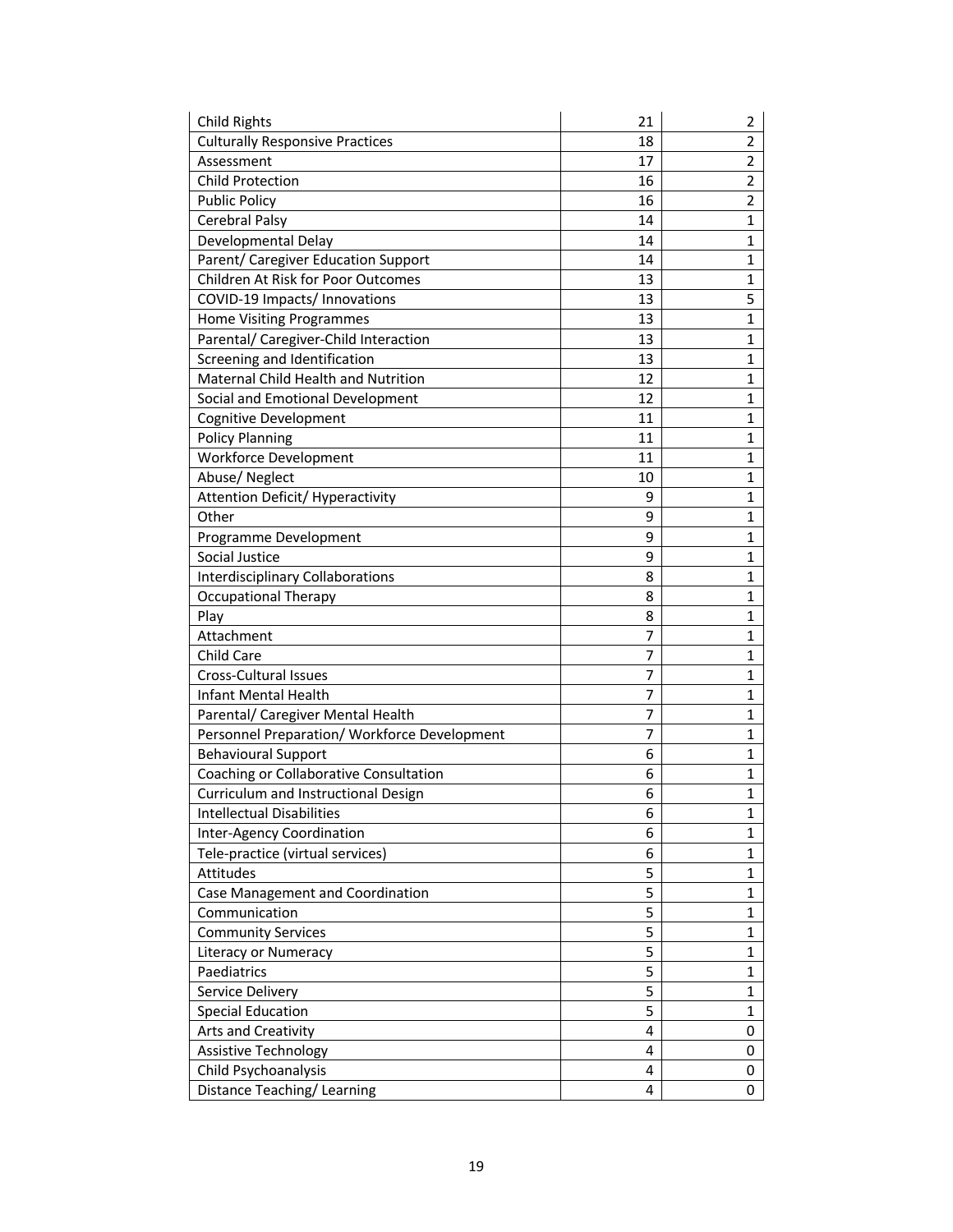| <b>Family Preservation</b>                         | 4              | 0 |
|----------------------------------------------------|----------------|---|
| Migration, Refugees, Internally Displaced Families | 4              | 0 |
| Prematurity/ Low Birthweight                       | 4              | 0 |
| Quality Assurance/ Accountability                  | 4              | 0 |
| Sustainable Development Goals/ Indicators          | 4              | 0 |
| <b>Alternative Communication</b>                   | 3              | 0 |
| Deaf Culture                                       | 3              | 0 |
| <b>Executive Function</b>                          | 3              | 0 |
| <b>Finance and Costs</b>                           | 3              | 0 |
| Multiple/High-Need Disabilities                    | 3              | 0 |
| Neonatology                                        | 3              | 0 |
| Neurology                                          | 3              | 0 |
| Nutrition                                          | 3              | 0 |
| Physiotherapy                                      | 3              | 0 |
| <b>Primary Prevention</b>                          | 3              | 0 |
| <b>Racial Equity</b>                               | 3              | 0 |
| Rural                                              | 3              | 0 |
| Strategic planning                                 | 3              | 0 |
| Toys for Infants and Children with Special Needs   | 3              | 0 |
| Transitions                                        | 3              | 0 |
| Underrepresented, Minority Populations             | 3              | 0 |
| Public Health/Epidemiology                         | 3              | 0 |
| <b>Chronic Illness</b>                             | $\overline{2}$ | 0 |
| Down syndrome                                      | $\overline{2}$ | 0 |
| Economics                                          | 2              | 0 |
| Feeding and Swallowing                             | 2              | 0 |
| Genetic Syndromes                                  | $\overline{2}$ | 0 |
| <b>Hearing Loss</b>                                | 2              | 0 |
| <b>Higher Education</b>                            | 2              | 0 |
| Legislation                                        | 2              | 0 |
| Neuroimaging                                       | 2              | 0 |
| Poverty                                            | 2              | 0 |
| Programme Evaluation                               | $\overline{2}$ | 0 |
| <b>Risk Factors</b>                                | 2              | 0 |
| Universal Design for Learning                      | 2              | 0 |
| Vision                                             | 2              | 0 |
| Application of International Classification of     |                |   |
| Functioning, Disability and Health                 | 2              | 0 |
| <b>Ecological Analysis</b>                         | $\mathbf{1}$   | 0 |
| <b>Evaluation for Eligibility</b>                  | $\mathbf{1}$   | 0 |
| Low-incidence Disabilities                         | $\mathbf{1}$   | 0 |
| Malnutrition                                       | $\mathbf{1}$   | 0 |
| New-born Care                                      | $\mathbf 1$    | 0 |
| Person-Centred Planning                            | 1              | 0 |
| Public-Private Partnerships                        | 1              | 0 |
| Reading and Academic Skills                        | 1              | 0 |
| Self-Determination                                 | 1              | 0 |
| Supervision or Administration                      | $\mathbf{1}$   | 0 |
| Trauma and Trauma Informed Care/Services           | 1              | 0 |
| Capacity Building at Government Level, Leadership  | $\mathbf{1}$   | 0 |
|                                                    | 1              | 0 |
| Early Childhood-Grade 12 Exemplary Projects        |                |   |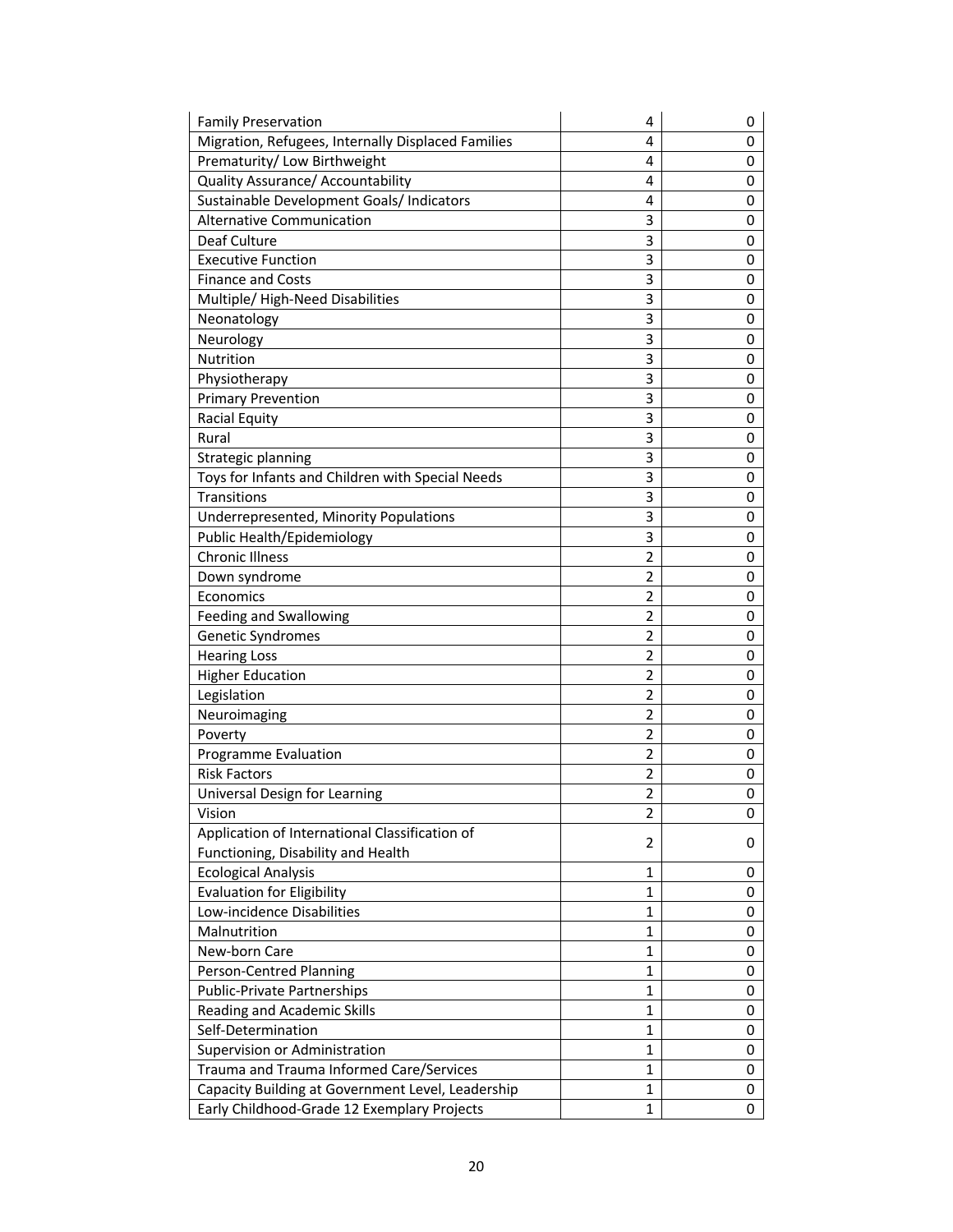| <b>Family Wellbeing</b>  |     |     |
|--------------------------|-----|-----|
| Inclusive Nurturing Care |     |     |
| Total number of mentions | 999 | 100 |

## **Annex 4**

# **List of Topics ECDtf Members Recommended for the Preparation of Policy Briefs**

(Numbers after items means the wording from 2 or more respondents was the same.)

### **COVID-19 Pandemic Issues**

- Early childhood development during COVID-19 challenges and new achievements and perspectives
- Supporting ECD in COVID-19 situation
- Developmental surveillance during COVID-19
- Inclusive services under COVID-19
- No one left behind under 2030 Agenda under COVID-19
- Addressing disruption of health/ECI services under COVID-19
- Family challenges during COVID-19
- Education during the pandemic
- Early intervention during the pandemic
- Building Back Better: emerging IECD and INC frameworks
- Early child development globally state since COVID-19
- Inclusive ECD during COVID-19
- Resources during COVID-19 closures
- How to help families support children at home amid a pandemic
- COVID-19 response
- Access to services in COVID-19
- COVID-19 and inclusive education
- Support to early age children during emergency like COVID-19
- Risk factors for children during COVID-19
- Disability-inclusive education and COVID-19
- Parenting support needs post COVID-19
- COVID-19 response to early childhood development programming
- Impact of COVID-19 (5)
- The impact of COVID-19 on increasing disparities of services and child outcomes
- COVID-19 it's impact on education
- COVID-19 it's impact on learners with disabilities
- Impact of COVID-19 on ECD services and practices (3)
- Impact of the COVID-19 pandemic on young children and families
- Current policies on COVID-19 and how they have impacted child development
- Impact of COVID-19 on child healthcare uptake
- COVID-19 impact on care of children
- Global impact of COVID-19
- Global priorities through COVID-19
- COVID-19 and well-being
- Government response to COVID-19
- Grassroots organisations' response to COVID-19

## **Inclusive Education and Early Childhood Development**

- Early childhood education and inclusion-as a high priority in national and international planning and development
- Universal design for learning in resource limited settings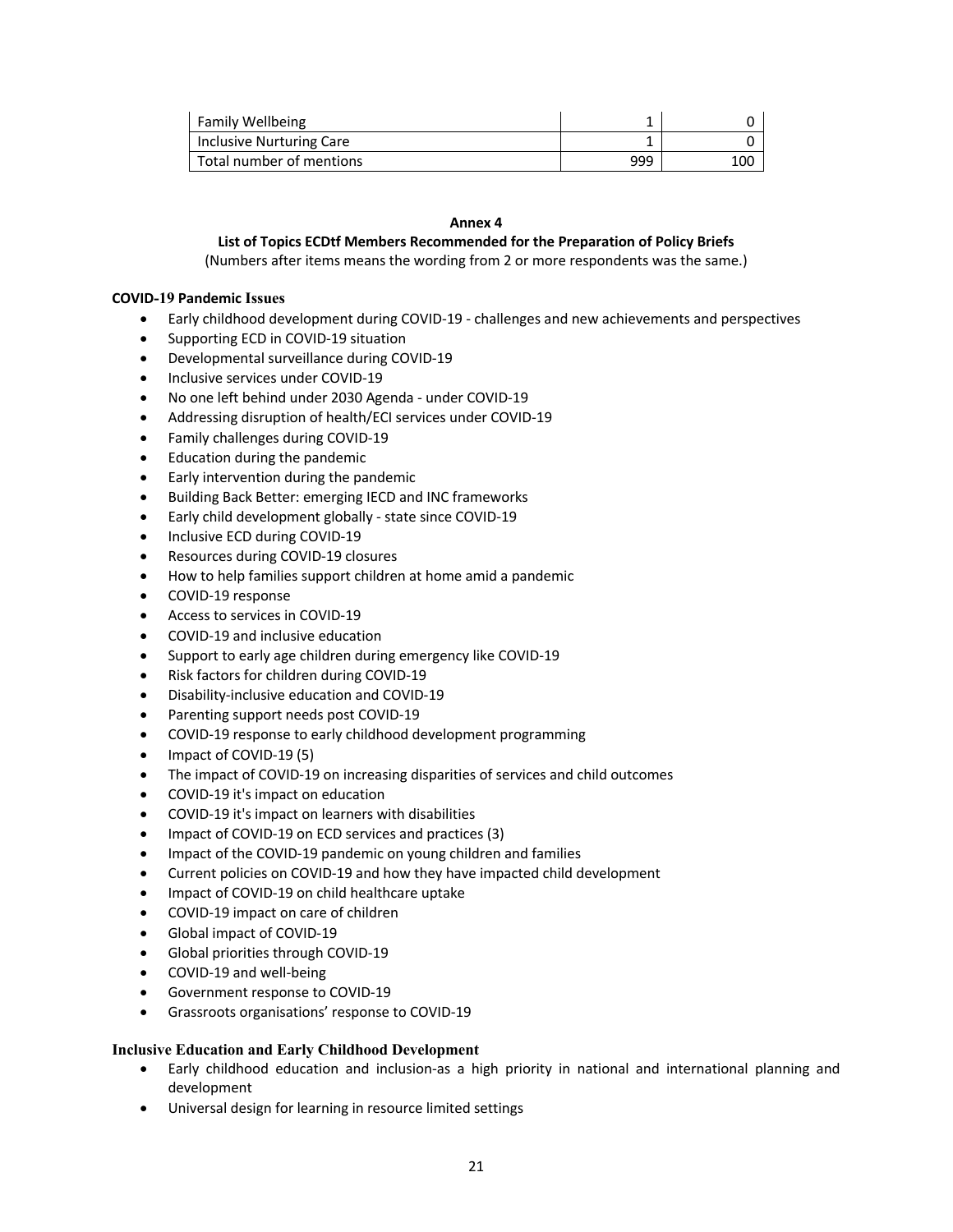- Inclusion (3)
- Inclusive education
- Inclusive schools
- Inclusive early childhood education
- Inclusive education of children with disabilities
- Support for Inclusive education
- Standards for inclusive education in developing countries
- How disability-inclusive education fits into the larger concept of "inclusive education"
- Uniform terminology in inclusive early childhood education
- Inclusive education for autism spectrum disorders
- Inclusive education in developing countries
- Importance of inclusive education and support programmes
- Quality and impact of early inclusive education (2)
- Inclusive education in ECD
- Inclusive early childhood
- Inclusive ECD
- Inclusive ECD: What? and How?
- Social and behavioural cultural change in inclusive ECD
- Family centredness in Inclusive early childhood education
- Family inclusion
- Inclusion and disability
- Inclusive development
- Disability in the ECD sector
- Inclusive early education How can this be achieved in low resource settings?
- Early learning in low resource settings
- Neurodiversity in resource limited settings
- Strengthening inclusion in low resource countries
- Inclusive education in rural contexts
- Inclusive education for rural areas
- Inclusion of children with significant/multiple disabilities in remote and back to school plans
- Integrating support for children with disabilities and their parents/caregivers by strengthening existing service platforms
- Rebuilding inclusively after COVID-19

## **Early Childhood Intervention**

- Early childhood intervention (ECI) (4)
- Importance of early identification and intervention
- Chronology of international early intervention developments
- ECI strategic planning
- Early childhood intervention policy
- ECI policy development
- Organisation of ECI services
- Scaling and strengthening ECI services
- Early intervention for children at risk for developmental delays and disabilities
- Taking the lead from parents in ECI
- Inclusive ECI and the role of professionals
- ECI services during pandemic
- Early intervention international impact in pandemic
- COVID-19 and early childhood intervention
- Early intervention in Russia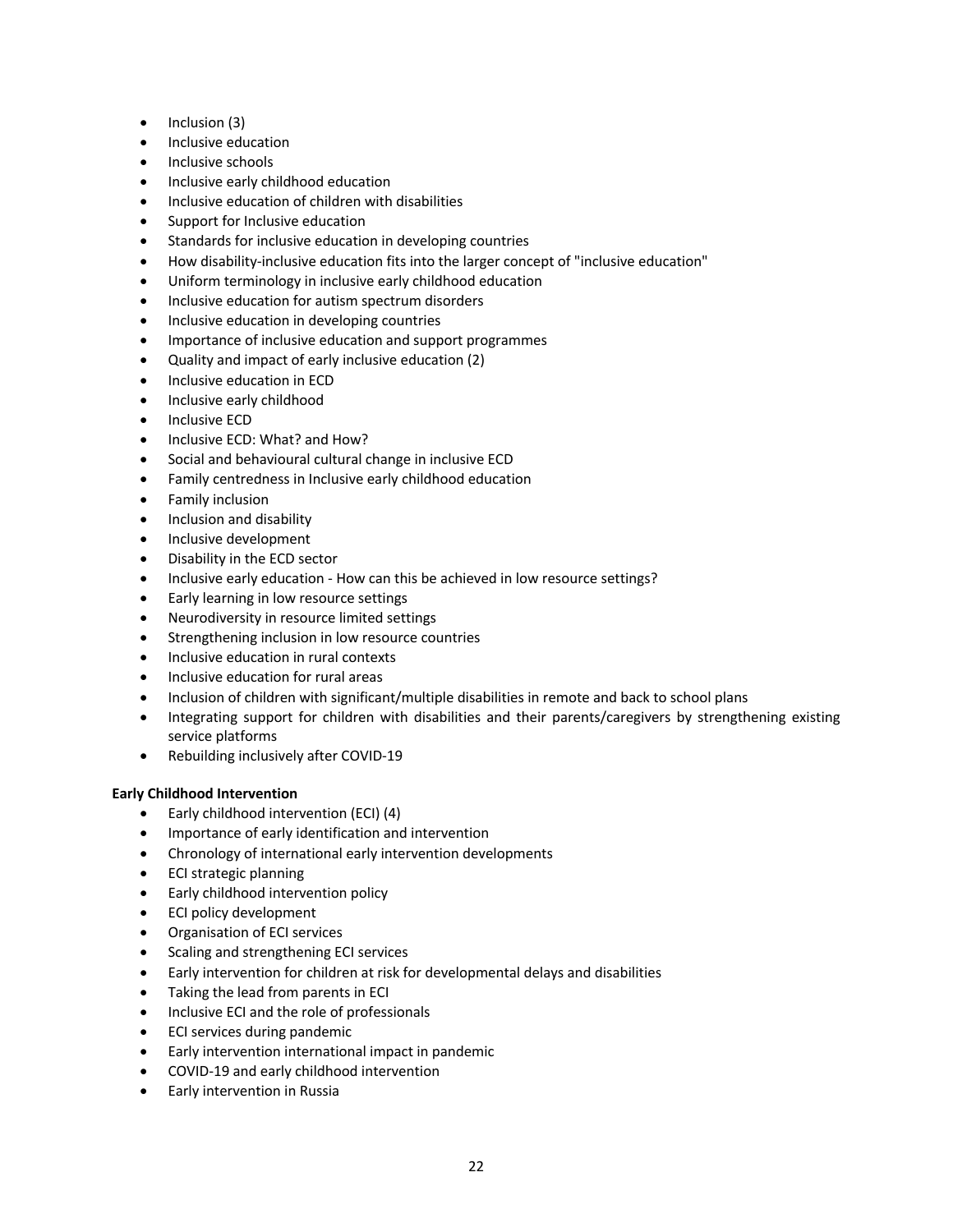- Early intervention in low-income countries
- Home visiting in resource scarce settings
- Early intervention autism
- Adjusting the balance between health and education provision in ECI
- $\bullet$  Incivility in ECI (?)
- ECI quality and accountability
- Maintenance of specialised care
- Ultra-early intervention

### **Policy, Strategic Planning, and Impacts on Programme Development**

- Policy formulation and implementation (2)
- Information about ongoing programmes in different countries and the kinds of policies that are in place or are working towards it
- Upcoming conferences and how they could help LAMI countries in policy making and implementation
- Early childhood policy
- Child rights policy
- Child protection policy
- Policy and investment
- Turning policy into on-going action at the community/child level
- Early childhood care and development: how to influence policy in developing societies
- Child participation
- Effective policies
- Effective programmes
- ECD strategy development
- Integrating services and policies in ECD
- Policies for promoting child development in developing countries

## **Family-Centred Approaches, Participation and Support**

- Family
- Family centredness
- Conducting ECI family-centred services
- Family Engagement
- Working with parents as partners
- Promoting parental capabilities
- Parenting education
- Responsive caregiving
- Improvement of parent-child interaction lessons learned
- Family support for young children with disabilities
- Family strengthening and support
- Parental supports
- Caregiver support
- Supporting families in resource limited settings
- Supporting caregivers emotionally
- Importance of fathers
- Collaboration with parents' organisations

## **Inequity and Service Disparities**

- Disparities in access to child assessment and services, and recommendations of ways to address them
- Increasing access to early childhood development services
- Universal access to education
- Access to specialised care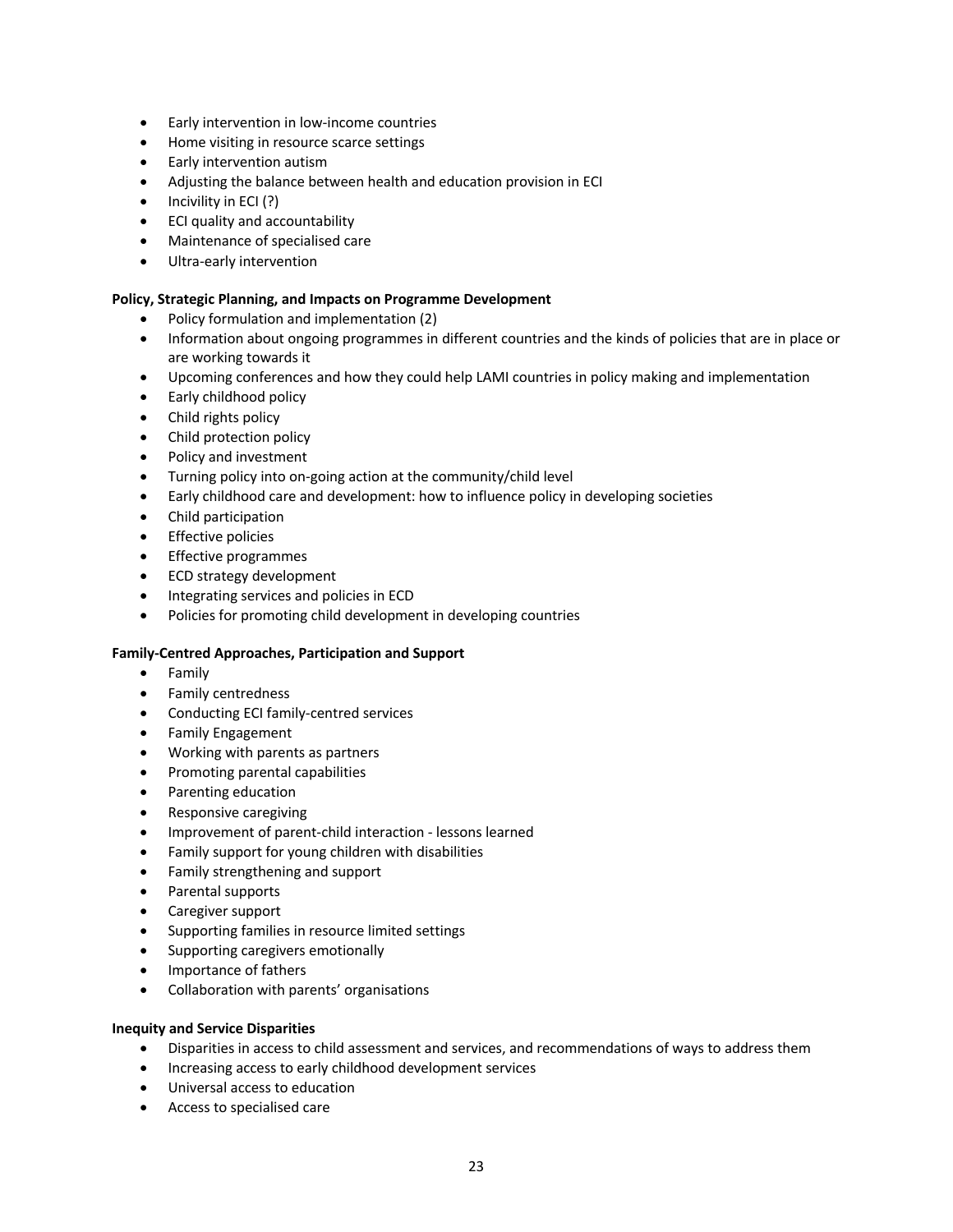- Poverty and Infancy
- Poverty and ECD
- Poverty and its impact on child development
- Poverty and inclusive practice
- Race and early childhood implications
- Racial equity
- Building an anti-racist early childhood system
- Black lives and disability
- Systemic discrimination
- Changing the dialogue around race and racism
- Social justice
- How to support special populations
- Equality in a time of inequality
- Equitable approach to education
- Inter-sectional identities

### **Child and Social Protection and Emergencies and Migratory Situations**

- Child protection (5)
- Child abuse + child abuse specific to early childhood (2)
- Abuse of children during emergency situations, research
- Social protection programmes for children with disabilities
- Policies on prevention of violence during pregnancy and in early childhood
- Care for the orphans and vulnerable and neglected children
- Education in Emergencies
- ECD in emergencies
- ECD and inclusive ECD in humanitarian emergencies
- Safeguarding in LMICs
- Sexualisation of children
- Children in conflicts/crises
- Intersectionality e.g., children with complex needs in crises
- Children on the move
- Impact of immigration policies on children with developmental disabilities and their families
- Services to refugee children with disabilities
- Unaccompanied minors
- International orphanages regulations

## **Workforce Development and Pre- and In-service Training**

- Attainable human resource planning for ECD services (across health and education)
- Inclusive early years practitioner training
- Professional development in low-income countries
- Training frontline workers in resource poor contexts
- Education of persons serving disabled infants in low-income countries
- Workforce development
- ECI workforce development
- Experiences of training early intervention specialists
- Quality assurance
- Competence requirement in early inclusive education
- Minimum qualifications of early childhood educators
- Invest in teacher education and positive parenting
- Professional training
- Workforce for Inclusive ECD? Definition and preparation?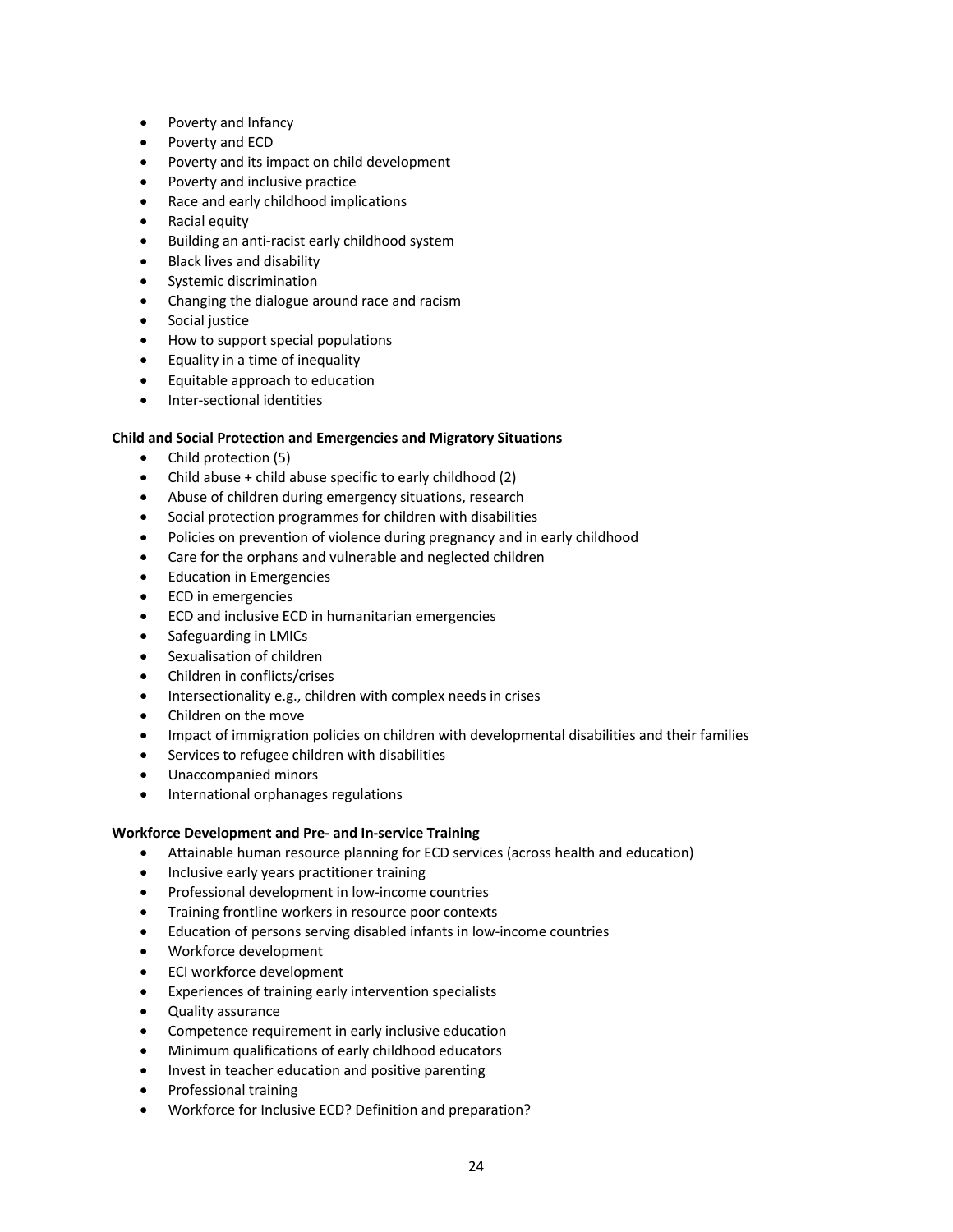- Preparation of early childhood educators/exemplary inclusive early childhood teacher education programmes
- Foundational course on ECD should be taught from high school to university level as mandatory requirement across discipline
- Workforce support
- Training childcare workers in child centred care for children with special needs
- Continuing education during emergencies/crises

## **Provision of Virtual Services**

- The digital divide and ECD, early intervention, early Intervention technology applications
- Use of tele-visits in ECI services
- Teleintervention
- Advocacy for teleintervention
- Teletherapy practice
- Guidelines for teletherapy
- Guidelines for follow up of high-risk babies through telemedicine
- Use of technology with young children
- Use of high technology practices and influence on young children
- Develop digital programme with an emphasis on hands on activities
- Telehealth strategies and ethics
- Distance education
- Remote/virtual learning for vulnerable children
- Quality distance education
- Home schooling
- Parental role for distance learning
- Remote working and training

## **Early Childhood Finance**

- What is the funding gap to achieve the ECD-related SDGs?
- Costing ECI equity in the context of COVID-19 (and its impacts)
- Financing ECI in the COVID-19 landscape and its impacts
- Investing in ECD (2)
- Investing in young children with disabilities
- Financing for equitable ECD
- Financing for ECI services
- Call for improved wages for early childhood workers
- Impact of economic and labour interventions on ECD
- Funding ECD and how to leverage opportunities
- Access to resources

## **Health and Nutrition Care**

- Strengthening primary health care to support child development
- How to keep children healthy
- Public health approaches
- COVID-19 decision making in health care services
- Infant feeding
- **Malnutrition**
- How to deal with children who refuse to eat
- Managing biomedical waste during COVID-19 times

# **Early Identification and Screening**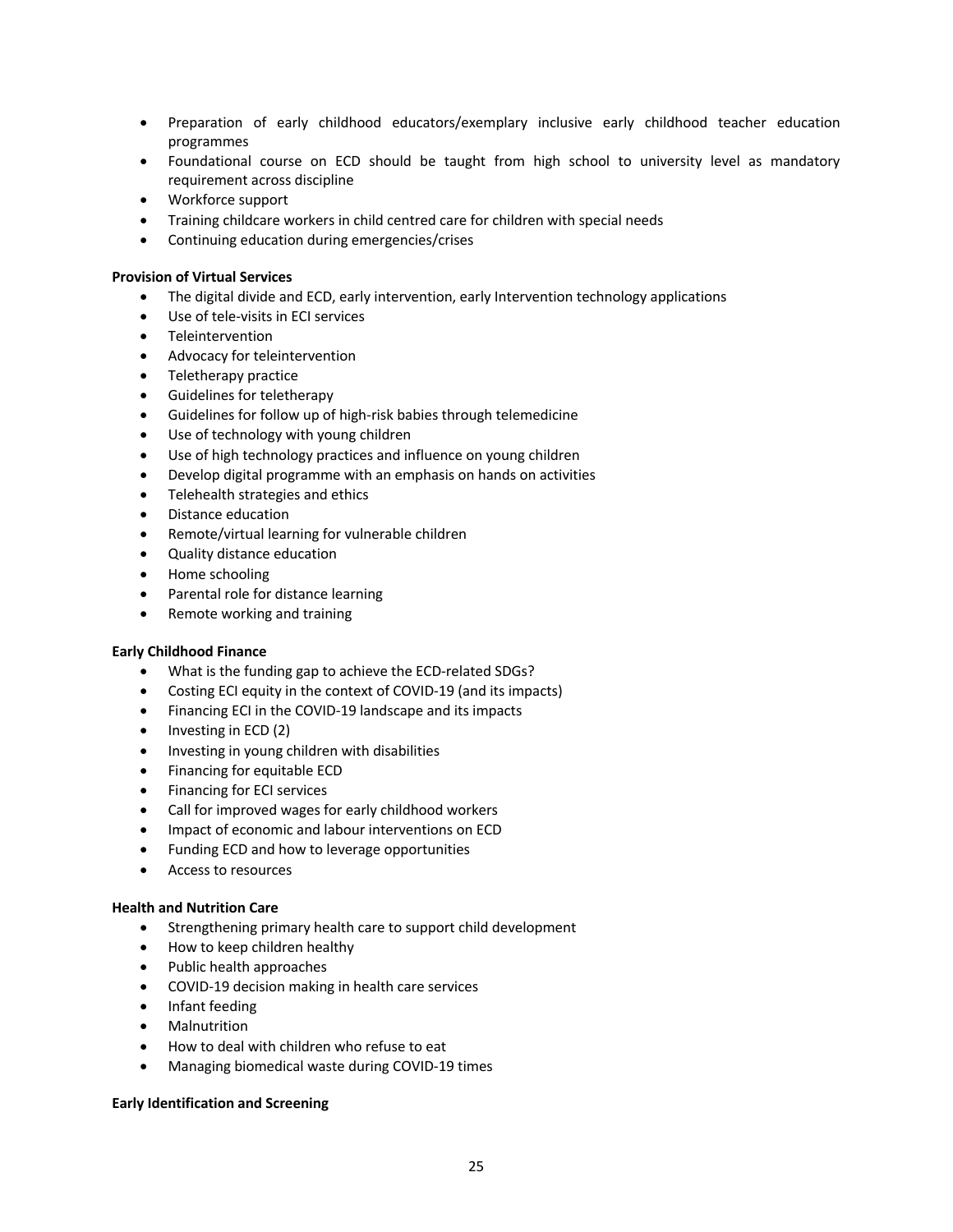- Early identification and service access
- Identification and screening of children with disabilities
- Screening children for developmental delays ages 3 months to 4 years
- Developmental follow-up clinics in low-income countries
- Universal guidelines to early identification and intervention
- Global practices in cross-sectoral early identification and inclusive ECD
- Need for new-born diagnosis
- At-risk new-born follow-up

### **Multisectoral and Interdisciplinary Coordination/Collaboration, Partnerships and Networks**

- Interdisciplinary collaboration
- How do you achieve multisectoral coordination?
- International exchange
- Health and education collaboration
- Public private partnerships
- Interagency networks
- Power of networks
- Family support networks
- Community support strategies for children

### **Child Development**

- Child development (2)
- Early childhood development
- Early childhood care and development
- Children with disabilities
- Disability and the ECD Sector
- Children with complex needs

### **Autism spectrum disorders**

- Autism
- Behavioural therapy
- Autism
- Early autism intervention

### **Child Rights**

- Child rights (3)
- Children's rights in hospitals
- Reform of justice systems in accordance with the International Convention on the Rights of the Child

### **Advocacy**

- Advocacy (2)
- Early childhood advocacy
- Importance of ECD
- Policy advocacy in ECD

# **SDG 4.2**

- How should we address SDG 4.2?
- Progress toward UN Sustainable Goals
- Global indicators for ECD
- SDG 4
- Early Childhood Index-composite